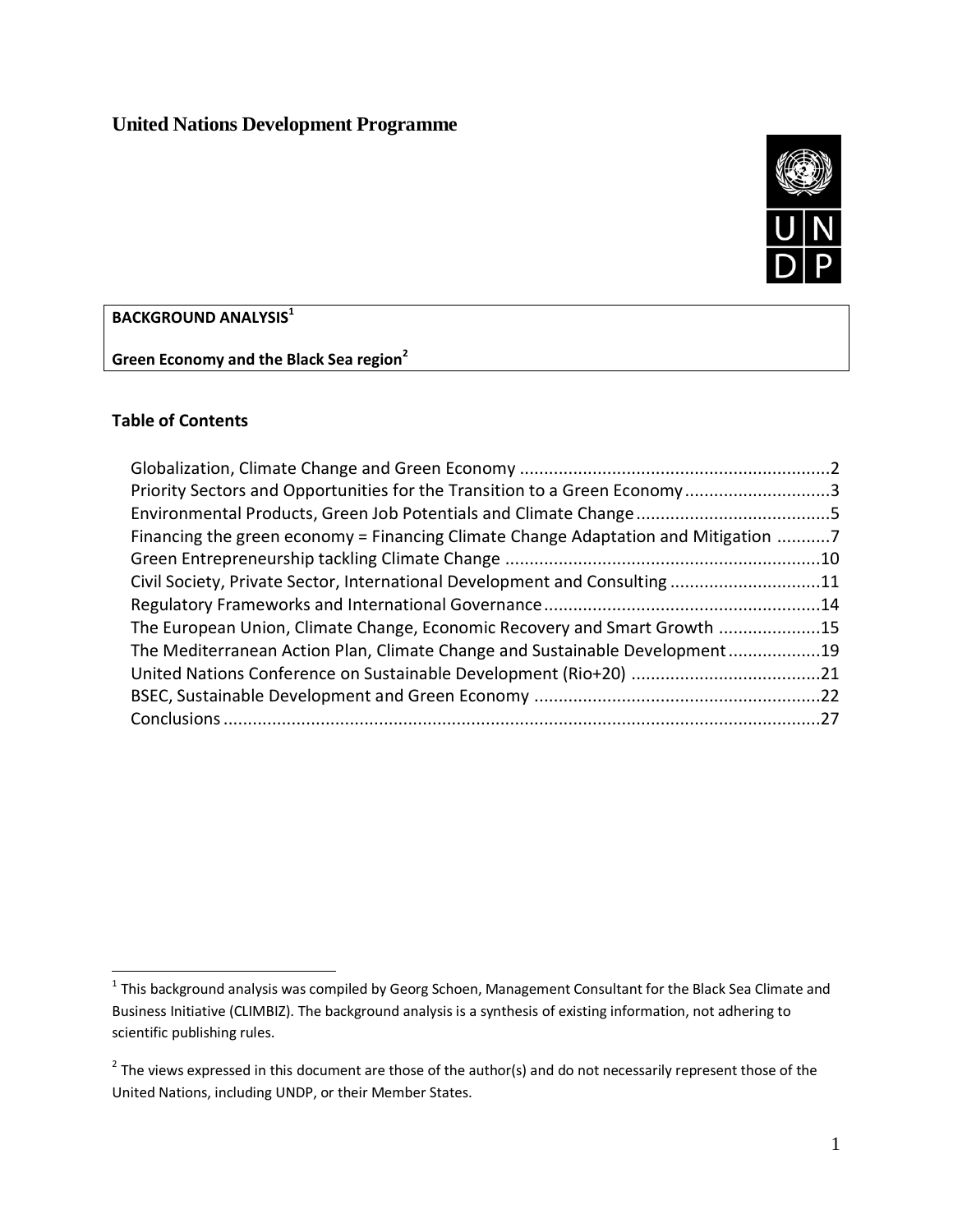#### <span id="page-1-0"></span>**Globalization, Climate Change and Green Economy**

The United Nations Conference on Sustainable Development (Rio+20) in June 2012 will put the sustainable development paradigm once again on the forefront of the global political economy. It will point on the multiple challenges the world is facing and the urgency for collective action. It will call for the global transition to a low-carbon and climate change resilient economy.

The recent report of the United Nations Secretary-General's High-level Panel on Global Sustainability reiterates that the world must fully understand the dimensions of the challenge. It must recognize that the drivers of that challenge include unsustainable lifestyles, production and consumption patterns and the impact of population growth. As the global population grows from 7 billion to almost 9 billion by 2040, and the number of middle-class consumers increases by 3 billion over the next 20 years, the demand for resources will rise exponentially. By 2030, the world will need at least 50 per cent more food, 45 per cent more energy and 30 per cent more water — all at a time when environmental boundaries are throwing up new limits to supply. This is true not least for climate change, which affects all aspects of human and planetary health.

Despite the adoption of the United Nations Framework Convention on Climate Change and its Kyoto Protocol, annual global carbon dioxide emissions from fuel combustion grew by about 38 per cent between 1990 and 2009, with the rate of growth faster after 2000 than in the 1990s. Even with aggressive action to reduce emissions, the world would still face challenges to limit global temperature increase to 2 degrees Celsius since pre-industrial times. The global carbon dioxide level reached 389 parts per million in 2010 and, in absence of significant shifts in policy, is on track to exceed 450 parts per million over the coming decades. In its 2010 Emissions Gap Report, the United Nations Environment Programme (UNEP) concluded that the currently forecast 2020 emission levels were consistent with pathways that would lead to a likely temperature increase of between 2.5 and 5 degrees Celsius by the end of the twenty-first century, putting millions of lives at risk from increased malnutrition, disease or injury in heat waves and weather-related disasters, and changes in the geographic range of some infectious disease vectors.

Thus, the long-term vision of the High-level Panel on Global Sustainability is to eradicate poverty, reduce inequality and make growth inclusive, and production and consumption more sustainable, while combating climate change. These pillars of development cannot be treated in isolation any longer. This reaffirms the landmark 1987 report by the World Commission on Environment and Development, "Our Common Future", known as the Brundtland report. The United Nations Secretary-General's High-level Panel on Global Sustainability reiterates that the key for achieving the global transition to a low-carbon and climate change resilient economy is to integrate sustainable development principles at all scales and within all spheres of economic, political and social development.

Green growth is acknowledged to be the instrument for turning the vision into reality. It can shape strategies for a response to climate change by reducing carbon emission through the development, improvement and deployment of various renewable energy sources and efficient energy use. At the same time, it can stimulate economic growth and equip an economy with better tools to cope with rapid demographic changes by fostering green businesses and accompanying synergy effects, and generating green jobs. It can also help a society to tackle resource scarcity and improve the environment and natural assets, including ecosystems and biodiversity, through improved and enhanced natural asset and resource management. Green growth allows thus to produce more resilient societies.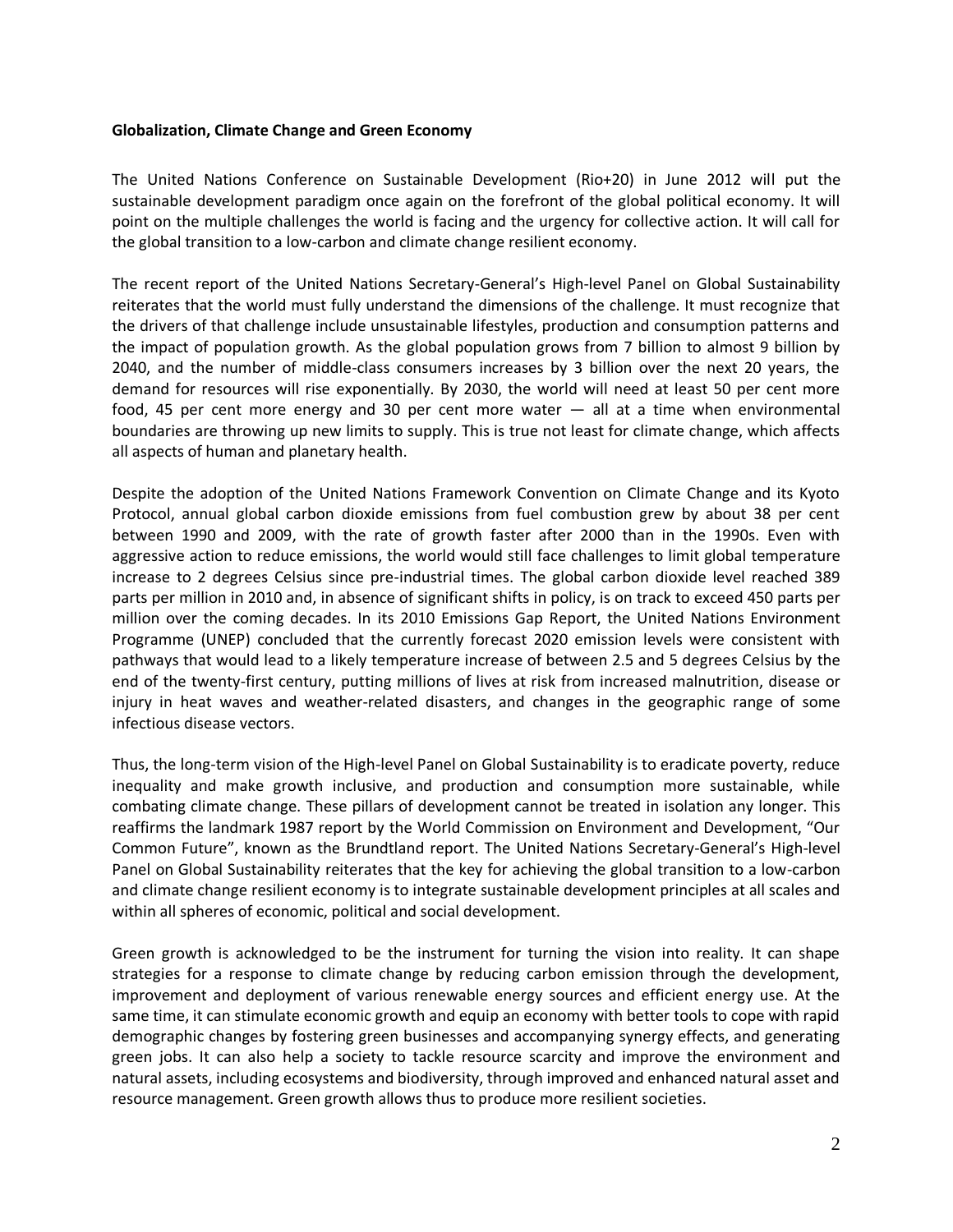### <span id="page-2-0"></span>**Priority Sectors and Opportunities for the Transition to a Green Economy**

The Green Economy Report<sup>3</sup> recently launched by UNEP demonstrates once again that the greening of economies is not generally a drag on growth but rather a new engine of growth, that it is a net generator of decent jobs, and that it is also a vital strategy for the elimination of persistent poverty. It argues that that the rewards of greening the world's economies are tangible and considerable, and that the means are at hand for both governments and the private sector.

UNEP defines a green economy as one that results in improved human well-being and social equity, while significantly reducing environmental risks and ecological scarcities. A green economy can be thought of as one which is low carbon, resource efficient and socially inclusive. In a green economy, growth in income and employment should be driven by public and private investments that reduce carbon emissions and pollution, enhance energy and resource efficiency, and prevent the loss of biodiversity and ecosystem services. These investments need to be catalyzed and supported by targeted public expenditure, policy reforms and regulation changes. The development path should maintain, enhance and, where necessary, rebuild natural capital as a critical economic asset and as a source of public benefits, especially for poor people whose livelihoods and security depend on nature.

There are several sectors of crucial importance for the transition to a green economy.

**Sustainable agriculture** is capable of nourishing a growing and more demanding world population at higher nutritional levels up to 2050, will reduce poverty and has significant environmental benefits by reducing waste and inefficiency. It will require national and international policy reforms and innovations as well as investment, research and capacity building.

The world's marine **fisheries** are socially and economically vital, providing animal protein and supporting food security to over 1 billion people. But Global marine fisheries are currently underperforming in both economic and social terms. Investing to achieve sustainable levels and practices (with tools currently available) of fishing will secure a vital stream of income in the long run and would increase resource rent from global fisheries dramatically.

The existing inadequacies in provision of **water** and sanitation services generate considerable social costs and economic inefficiencies. Nearly 1 billion people lack access to clean drinking water; 2.6 billion lack access to improved sanitation services. Continuing current practices will lead to a massive and unsustainable gap between global supply and demand for water withdrawal. This is exacerbated by failure to collect and treat used water to enable subsequent uses. Accelerated investment in waterdependent ecosystems, in water infrastructure and in water management can be expected to expedite the transition to a green economy.

**Forests** are a foundation of the green economy, sustaining a wide range of sectors and livelihoods.

 $\overline{a}$ <sup>3</sup> UNEP's work on the green economy raised the visibility of this concept in 2008, particularly through our call for a Global Green New Deal (GGND). The GGND recommended a package of public investments and complementary policy and pricing reforms aimed at kick-starting a transition to a green economy while reinvigorating economies and jobs and addressing persistent poverty Designed as a timely and appropriate policy response to the economic crisis, the GGND proposal was an early output from the United Nations' Green Economy Initiative. This initiative, coordinated by UNEP, was one of the nine Joint Crisis Initiatives undertaken by the Secretary-General of the UN and his Chief Executives Board in response to the 2008 economic and financial crisis.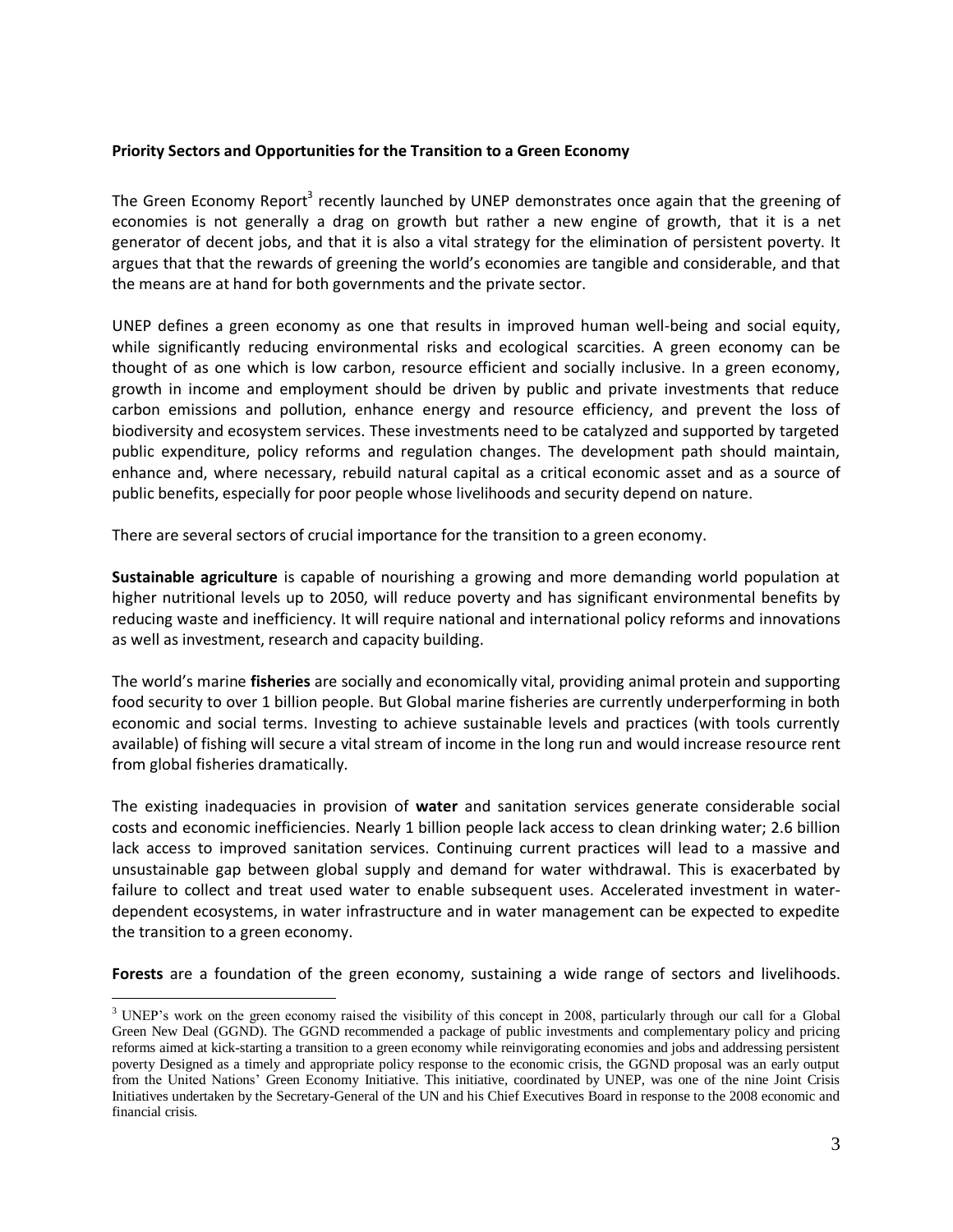Short-term liquidation of forest assets for limited private gains threatens this foundation and needs to be halted. Tried and tested economic mechanisms and markets exist which can be replicated and scaled up and investments in natural forests and plantations can deliver economic benefits. Legal and governance changes are needed to tip the balance towards sustainable forestry.

**Renewable energy** can make a major contribution to the twin challenges of responding to a growing global demand for energy services, while reducing the negative impacts associated with current production and use. Renewable energy can help enhance energy security at global, national and local levels and eliminate energy poverty and a shift to renewable energy sources brings many new employment opportunities due to higher labor intensity. Policy support will need to be expanded considerably to promote accelerated investment in renewable energy.

As currently configured, **manufacturing** has a large material impact on economy, environment and human health. Key resource scarcities − including easily recoverable oil reserves, metal ores and water – will challenge the sector. Win-win opportunities exist, if manufacturing industries pursue life-cycle approaches and introduce resource efficiency and productivity improvements. Key components of a supply-side strategy include remanufacturing – for example of vehicle components – and the recycling of heat waste through combined heat and power installations.

The increasing volume and complexity of **waste** associated with economic growth are posing serious risks to ecosystems and human health. The growth of the waste market, increasing resource scarcity and the availability of new technologies are offering opportunities for greening the waste sector. Investing in greening the waste sector can generate multiple economic and environmental benefits by substantial resource savings and creation of new jobs. Greening of the waste sector requires financing, economic incentives, policy and regulatory measures and institutional arrangements.

The **buildings** sector of today has an oversized ecological footprint. Constructing new green buildings and retrofitting existing energy- and resource intensive buildings stock can achieve significant savings, brings significant health and productivity benefits and can lead to an increase in jobs. Developing countries have the opportunity to lay the foundation of energy-efficient building stocks for decades to come. The role of public policy and leadership by example is vital in triggering the greening of the building sector.

Present patterns of **transportation** – based mainly on petrol and diesel-fuelled motor vehicles – generate serious social, environmental and economic damage and are highly unsustainable. Investment in public transportation and vehicle efficiency improvements generates exceptional economic returns. It is crucial to shift to less harmful modes of transportation and to improve vehicles towards lower carbon intensity.

**Tourism** has significant potential as a driver for growth for the economy but the development of tourism is accompanied by significant environmental and social challenges. But tourism development can be designed to support the local economy and reduce poverty. Green tourism has the potential to create new jobs. Investing in the greening of tourism can reduce the cost of energy, water and waste and enhance the value of biodiversity, ecosystems and cultural heritage. Much of the economic potential for green tourism is found in small and medium-sized Enterprises (SMEs), which need better access to financing for investing in green tourism.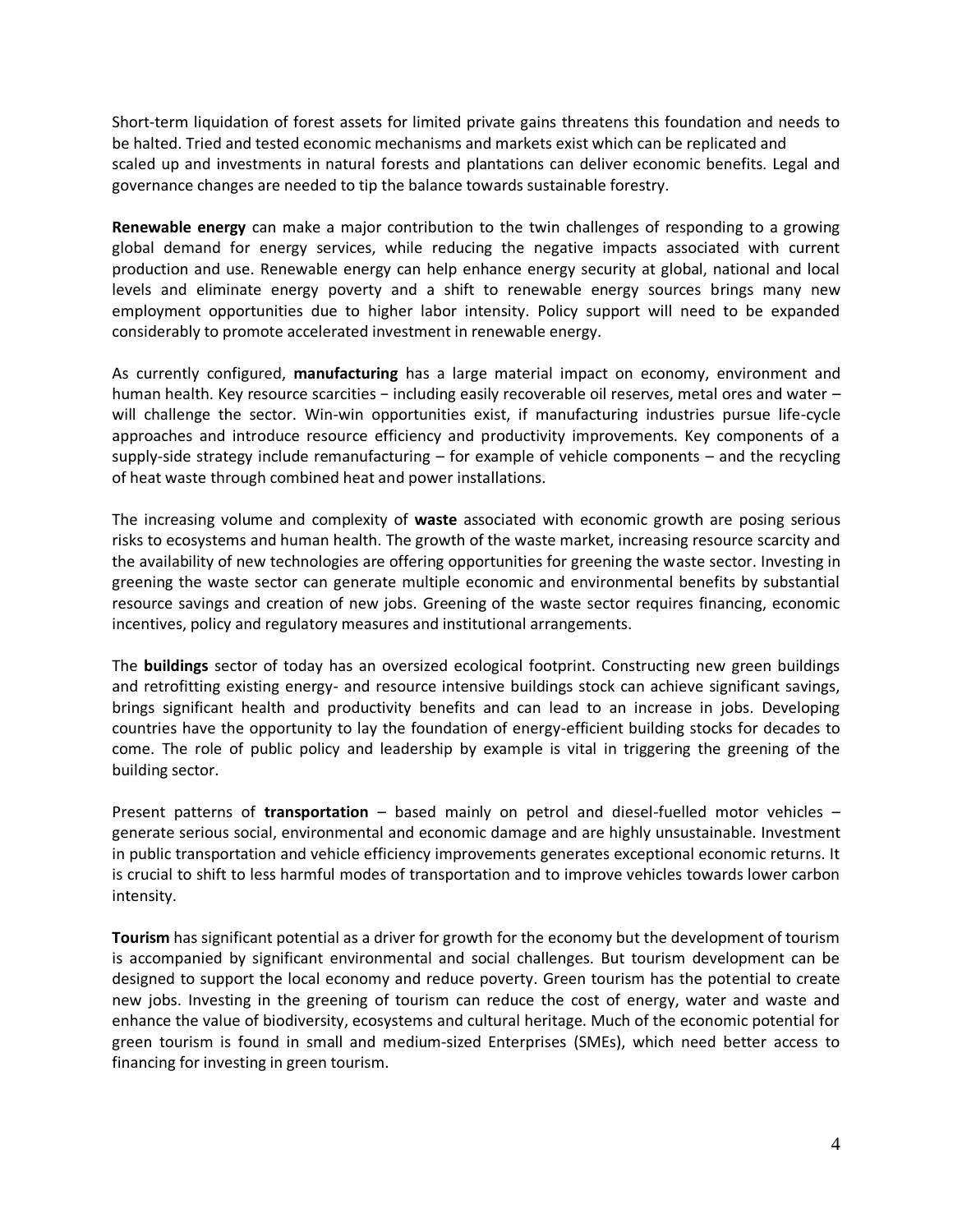#### <span id="page-4-0"></span>**Environmental Products, Green Job Potentials and Climate Change**

Green jobs hold the promise that humankind will be able to face up to the two defining challenges of the twenty first century: 1) Averting dangerous and potentially unmanageable climate change and protecting the natural environment which supports life on earth; and 2) Providing decent work and thus the prospect of well-being and dignity for all in the face of rapid population growth worldwide and the current exclusion of over a billion people from economic and social development.

Green jobs reduce the environmental impact of enterprises and economic sectors, ultimately to levels that are sustainable. A report of the United Nations Environmental Programme (UNEP 2009) defines green jobs as work in agriculture, industry, services and administration that contributes to preserving or restoring the quality of the environment. Green jobs are found in many sectors of the economy from energy supply to recycling and from agriculture and construction to transportation. They help to cut the consumption of energy, raw materials and water through high-efficiency strategies, to de-carbonize the economy and reduce greenhousegas emissions, to minimize or avoid altogether all forms of waste and pollution, to protect and restore ecosystems and biodiversity.

Six economic sectors are particularly important in terms of greenhousegas emission and use of natural resources for raw material, as well as their contribution to the economy and as sources of employment and income: energy supply, in particular renewable energy, building and construction, transportation, basic industry, agriculture and forestry. Millions of green jobs already exist in industrialized countries, emerging economies and developing countries alike:

**Energy supply** – renewable sources of energy: more than 2.3 million green jobs have been created in recent years in this sector; however, these only supply 2 per cent of the world's energy (2009). The wind power industry employs some 300,000 people, the solar-photovoltaic sector an estimated 170,000, and the solar thermal industry more than 600,000, a large proportion of these in China. Countries with active policies to promote renewable energy have seen employment surge in this sector. In Germany, for example, the number of jobs almost quadrupled to 260,000 in less than 10 years.

**Energy efficiency**, particularly in buildings and construction: this is one of the areas with the highest potential to reduce greenhousegas emissions and to create jobs. Buildings are responsible for 30–40 per cent of all energy use, greenhousegas emissions and waste generation. The construction and renovation of buildings also represents the sector with the highest technical and economic potential for reducing emissions. Using current technology, high-performance buildings have the potential to cut energy costs by at least 80 per cent compared with traditional building construction. Jobs in the building sector will be redefined in terms of new skills, training and certification requirements.

**Transportation** is the lifeblood of the globalized economy. While efforts are being made to reduce the footprint of cars, public transport systems offer lower emissions and more green jobs. Only some 250,000 jobs in the manufacture of fuel-efficient, low-pollution and low-emissions cars can be considered green, in comparison to over 5 million jobs in the railways in China, India and the European Union alone, and millions more in public transport worldwide. Railways can generally be regarded as sources of green employment. Public transport is a growth sector in a low-carbon world. Bus rapid transit systems are being put in place in more and more cities around the world, providing affordable and reliable public transport options. There are also substantial green employment opportunities in retrofitting diesel buses to reduce air pollutants, and in substituting cleaner compressed natural gas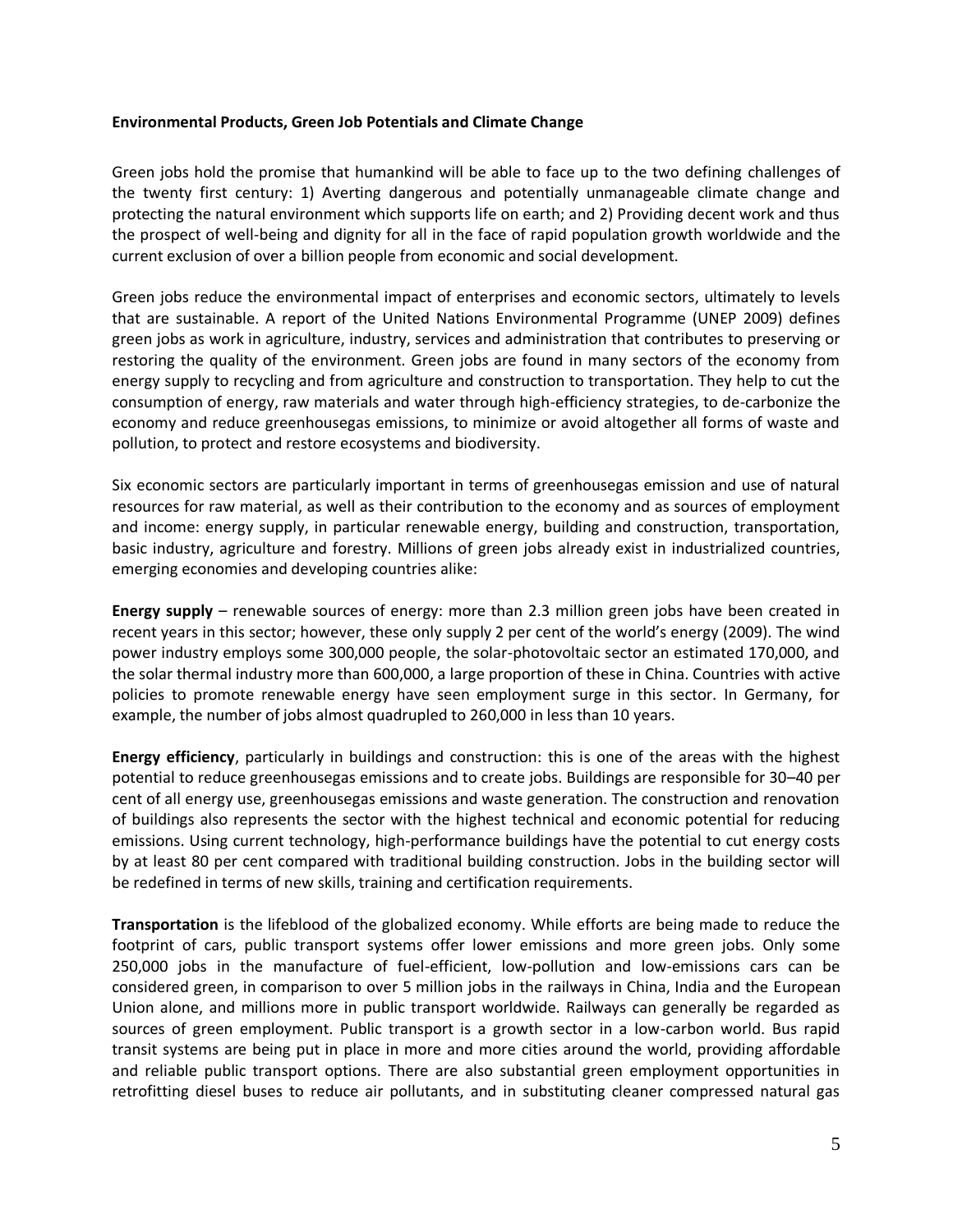(CNG) or hybrid-electric buses.

Basic **industries and recycling**: industrial sectors such as those of iron and steel, aluminium, cement, pulp and paper account for a large proportion of the use of energy and raw materials, along with greenhousegas emissions, but a relatively small proportion of global employment. Greening basic industries is difficult and the green employment creation potential rather low. The best option for reducing the impact of these industries is through recycling. For example, secondary steel production, based on recycled scrap, requires 40–75 per cent less energy than primary production and can therefore be seen as a proxy for greener production. In addition, communal recycling and composting efforts are likely to account for many more jobs.

**Agriculture** is still the single largest employer in the world, with 1.3 billion farmers and agricultural workers in total. Decades of neglect and deteriorating farm gate prices have led to unsustainable landuse practices and to bad jobs and low incomes, turning farmers and agricultural workers into the largest contingent of poor people in the world. Agriculture is both extremely vulnerable to climate change and a major contributor to it. It is also a major user and polluter of water, a driver of deforestation and of loss of biodiversity. There is considerable potential in this area as evidenced by sustainable practices on productive family farms, organic production and successful adaptation to climate change. With sales reaching \$100 billion in 2006, organic farming is beginning to register a considerable impact. More labour intensive than industrialized agriculture, the conversion of farmland for organic production could provide a good source of green employment in the future. Terracing or contouring land, building irrigation structures, conserving water and other related activities are labour intensive and will therefore provide employment, as will the rehabilitation of dams, barrages, and embankments.

**Forests** play a major role in maintaining the world's natural life-support systems. Given the current hope pinned on forests as carbon sinks and considering their role as providers of renewable raw material, pools of biodiversity, regulators of water flows and other environmental services, it is clear that green jobs in forests will play an increasingly important role in the future.

The business case for greening both the economy and the job market has been growing increasingly powerful. Energy and commodity prices are surging and customers and policy makers are exerting growing pressure on businesses to adopt greener practices and production methods in order to avert dangerous climate change. The greening of the economy presents a major opportunity to start new businesses, develop new markets and lower energy costs.

The global market for environmental products and services is projected to double from \$1,370 billion per year at present (2009) to \$2,740 billion by 2020. Half of this market is based in energy efficiency and the balance in sustainable transport, water supply, sanitation and waste management. Investments in improved energy efficiency in buildings could generate an additional 2–3.5 million green jobs in Europe and the United States alone. The potential is much higher in developing countries. Another sector where forecasts of green jobs are possible is renewable energy. Investment in renewable energy is booming, surging from \$10 billion in 1998 to at least \$66 billion in 2007, equivalent to 18 per cent of all energy investment. It is expected to reach \$343 billion in 2020 and to almost double again by 2030 to \$630 billion. In the past even optimistic predictions concerning the development of renewables have consistently been exceeded. Projected investments would translate into at least 20 million additional jobs in the sector, making it a much larger source of employment than today's fossil energy industry (mining, petroleum extraction, refining and fossil power generation), which, in spite of rising production, has been shedding jobs through technological advances.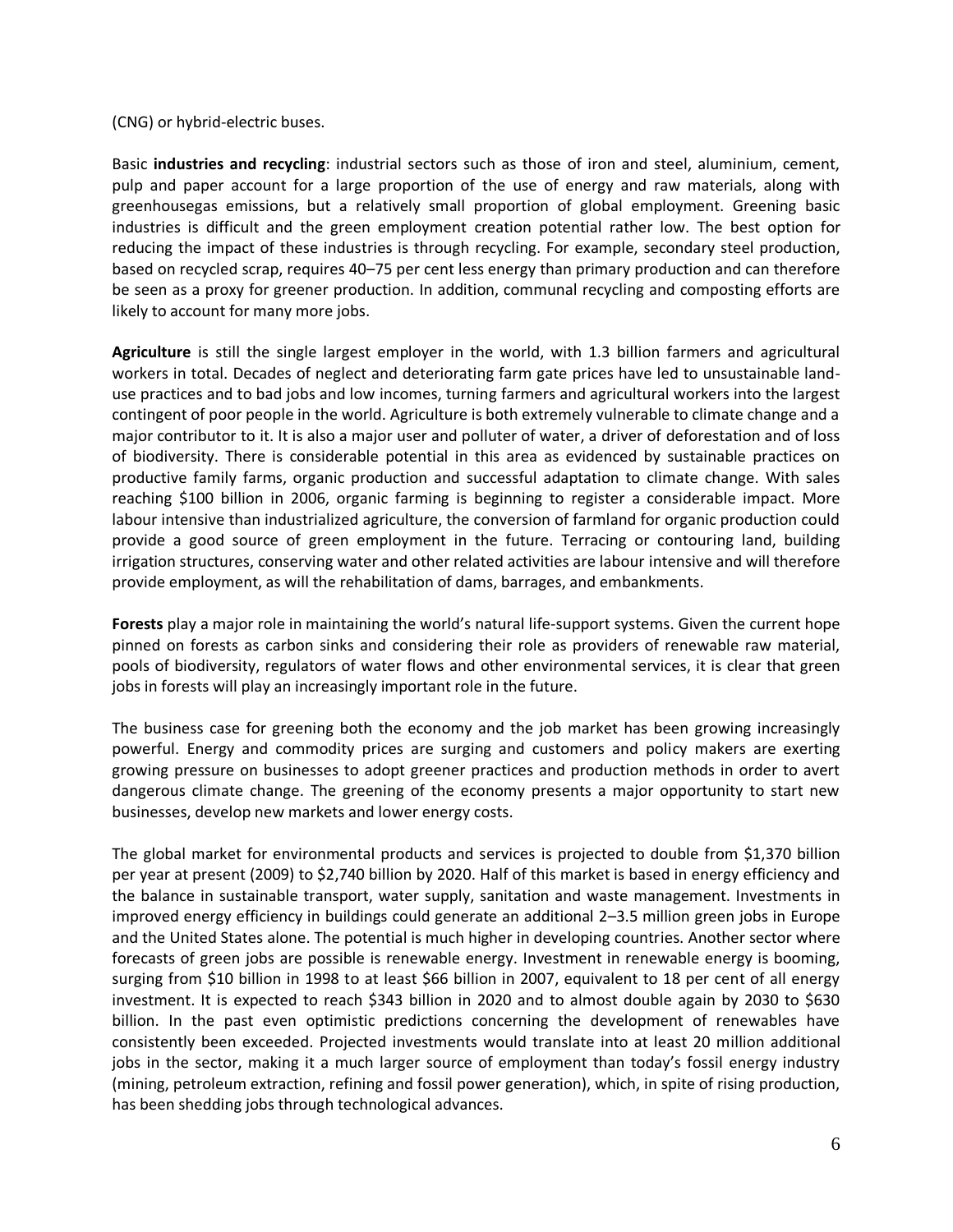#### <span id="page-6-0"></span>**Financing the green economy = Financing Climate Change Adaptation and Mitigation**

While the scale of financing required for a green economy transition is substantial, it can be mobilized by smart public policy and innovative financing mechanisms. The rapid growth of capital markets, the growing green orientation of these markets, the evolution of emerging market instruments such as carbon finance and microfinance, and the green stimulus funds established in response to the economic slowdown of recent years, are opening up the space for large-scale financing for a global green economic transformation. Concentrated pools of assets, such as those controlled by long term investors, such as public financial institutions, development banks, sovereign wealth funds as well as some pension funds and insurance funds, whose liabilities are not due for payment on a short-term basis, will be needed to transform the economy.

**Public financing** is essential for jumpstarting a green economic transformation. The important role of public finance in supporting a green economy was demonstrated by the green components of the massive fiscal stimulus packages launched by G20 countries in responding to the financial and economic crisis, which broke out in 2008. Out of the estimated US\$ 3.3 trillion in stimulus funds, almost 16%, or US\$ 522 billion, was initially allocated towards green investments. The careful use of public expenditure and investment incentives can play an important role in enabling markets to incentivize green economic activity. Such situations might include the need to overcome market barriers or the need to act quickly, due to fear of locking in unsustainable assets and systems, or of losing valuable natural capital that people depend on for their livelihoods. Three important focuses for public spending are: (a) the promotion of innovation in new technologies and behaviors that are vital to green markets; (b) investment in common infrastructure that is required for certain green innovations to flourish; and (c) fostering infant green industries, as part of a strategy to build comparative advantage and drive longterm employment and growth.

The emergence of major **green funding mechanisms** is needed. At the Climate Conference in Cancun in December 2010, a process was established to design a Green Climate Fund. This is an important first step in devising an international mechanism to fund a low-carbon, green economy transition. The conference decisions included US\$ 30 billion in fast start finance from developed countries to developing countries for climate action up to 2012, and the plan to jointly raise US\$ 100 billion per year by 2020. These resources are urgently needed and can form the nucleus of an international fund to support a green economy transition in low-income countries. But additional financing mechanisms will be needed to maintain global natural capital. The Clean Development Mechanism (CDM) that grew out of the Kyoto Protocol is another example of a global initiative to promote green growth that involves developing countries. Apart from climate financing, the UN-REDD Programme – an initiative launched in September 2008 by FAO, UNDP and UNEP in support of national efforts to reduce deforestation and forest degradation and enhance forest carbon stocks – along with other REDD+ mechanisms can provide an important vehicle to drive the green economy transition. The Global Environment Facility (GEF) is another important financing vehicle for the green economy that needs to be scaled up and strengthened. There are also specialized funds being set up on regional levels, like the Green for Growth Fund. It is the first specialized fund to advance energy efficiency (EE) and renewable energy (RE) in Southeast Europe, including Turkey. Initiated by the European Investment Bank and KfW Entwicklungsbank, GGF is an innovative public-private partnership established to reduce energy consumption and CO2 emissions. GGF provides refinancing to financial institutions to enhance their participation in the EE and RE sectors and also makes direct investments in Non-Financial Institutions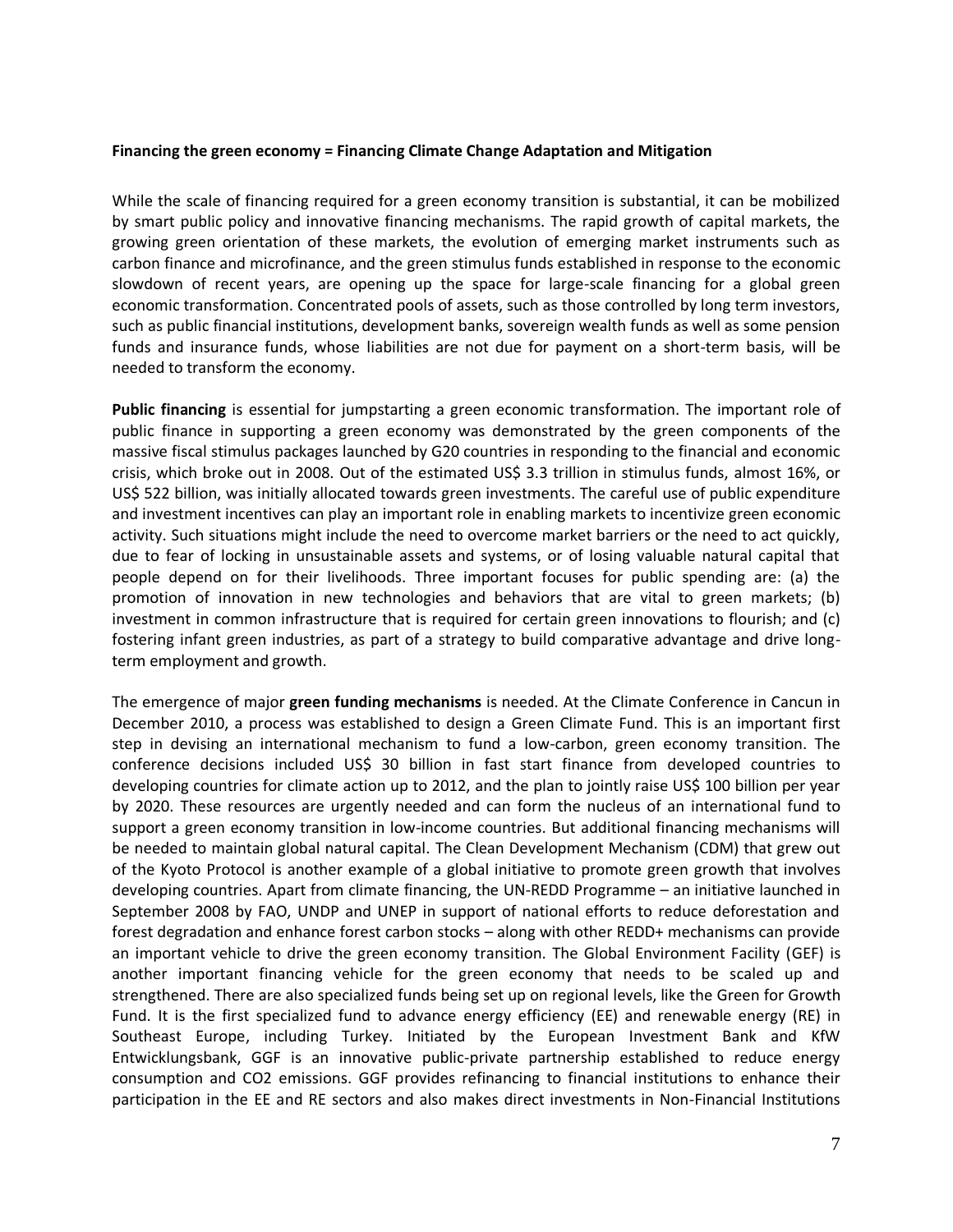with projects in these areas. The activities of GGF are supported by a Technical Assistance Facility.

The **development finance institutions** at international and national levels will play a key role in supporting the green economy. These institutions include multilateral development banks such as the World Bank and regional/sub-regional development banks, like the Black Sea Trade and Development Bank, bilateral development assistance agencies such as KFW of Germany and Caisse des Depots and AFD of France, and national development banks such as BNDES from Brazil, DBSA from South Africa and CDB from China, or within the BSEC region, the Development Bank of Turkey and the Bulgarian Development Bank. In 2009, multilateral development finance institutions committed US\$ 168 billion in development assistance, whereas national development banks and bilateral agencies provided over US\$ 350 billion in 2008. The Asian Development Bank is a prime example for a regional multilateral development bank turning green thus responding to the growing need for innovative policies, institutions, and investments to lead the region to a low-carbon and climate-resilient future. From 2009 to 2010, ADB invested more than \$8 billion in 227 loans, grants, and technical assistance for which climate change mitigation and/or adaptation comprised a substantial component of the entire project. In line with its Strategy 2020, ADB is integrating climate change into its planning and investment to ensure continued economic growth and a sustainable future for all in Asia and the Pacific. Several BSEC Members States recently joint the bank, Armenia in 2005, Azerbaijan in 1999 and Georgia in 2007.

The role of these institutions in supporting a green economy transformation could be strengthened further. They could, for instance, adopt the goal of supporting green economy development and link it to specific targets such as CO2 emissions reduction, access to water and sanitation, biodiversity promotion, on top of poverty alleviation. They could also measure the net contribution of their activities to climate change, biodiversity loss and the green economy at large. Policies can be designed to improve the "green efficiency" of their portfolio, examining for example the carbon and ecological footprint of their investments. In addition, these institutions also influence the nature of investments and public financing through loans agreements and due diligence in their lending procedures. They can jointly define protocols for green due diligence and standards and goals for sectors in which they have major influence such as municipal finance, transport, and energy. Domestic development banks can also play a major role in developing and sharing new ways of addressing the green role of municipalities as well as greening the housing sector.

F**oreign direct investment** (FDI) is generally recognized as an important source of financing and of transfer of technology and know-how between countries. Therefore, the is a mounting recognition of green FDI as important source for scaling up the financing and to foster the dissemination of environmentally-sound technology and practices in countries, which host vital ecosystems and account for a rising share of global emissions of greenhouse gases (GHG) and other pollutants, yet may have limited means for financing environment preservation and pollution mitigation. FDI has the potential to transfer environmentally-friendly industries, technology and practices that directly contribute to environmental progress.

There are two main definitions of green FDI. First, it can be defined as FDI in the environmental goods and services sector (these industries typically include renewable energy production and distribution and some environmental services such as waste management and recycling); and second, as FDI in environmental-damage mitigation processes, i.e. use of cleaner and/or more energy-efficient technologies. Environmentally-relevant FDI is defined as occurring in sectors where the scope for environmental spillovers (energy efficiency and pollution reduction and control) is greatest, i.e. in agriculture, manufacturing, mining, forestry, transport, construction, energy and water. As the OECD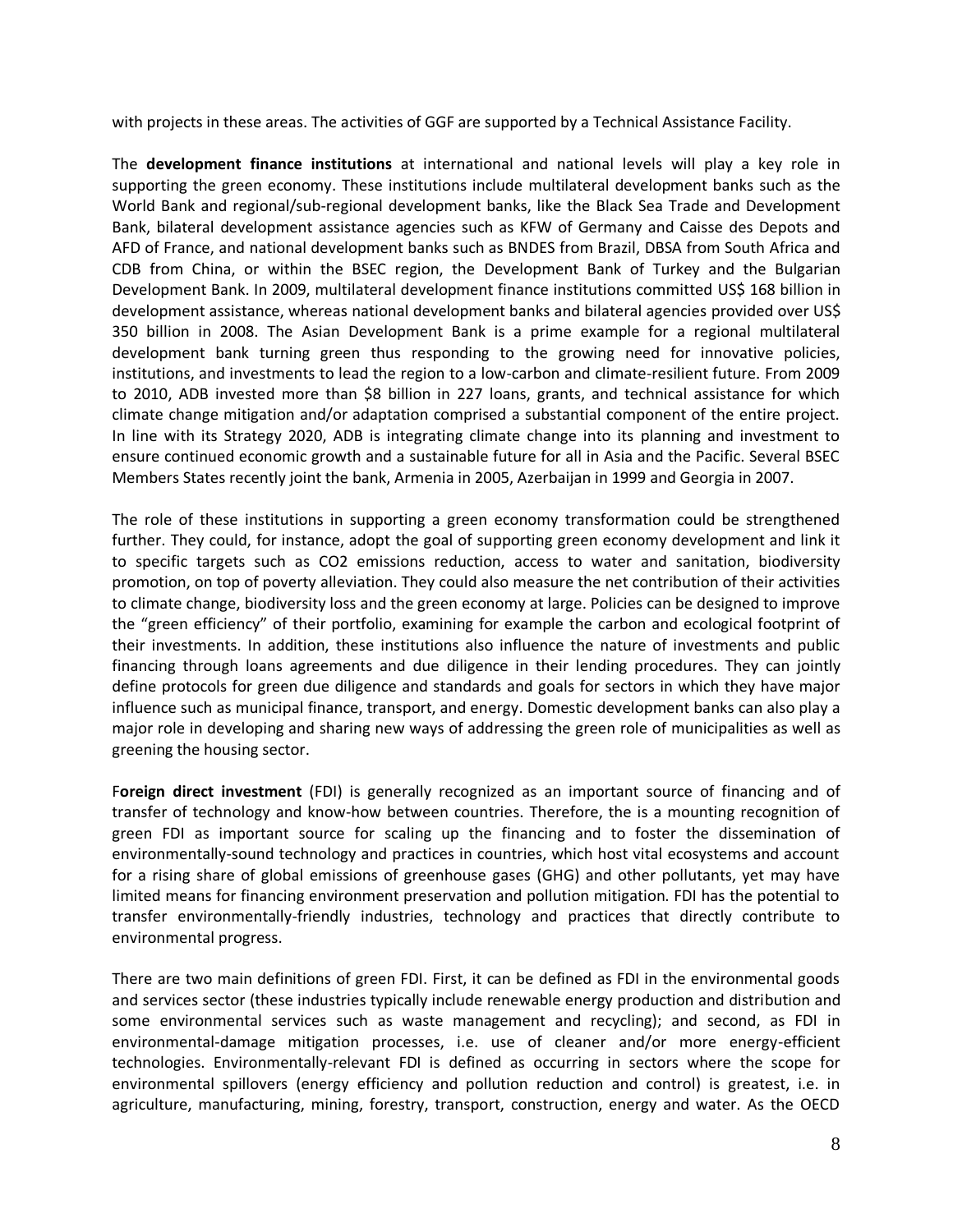highlights in a recently published paper, the two definitions are quite different in nature. The first part is in line with various efforts, including by the trade community and Eurostat, to identify the limited number of industries that directly contribute to pollution remediation or to environmental resource management. The second aims to capture the potential of FDI to foster environmentally-preferable technology and know-how in a much broader range of sectors.

The stagnant FDI causes serious concern and calls for adjustments in the operations of many **investment promotion agencies**. There is an increased demand for guidance, advice and training on how to react to the emerging challenges. There is the need to re-adjust to capitalize on changing global trends, such as a growing share of services and the primary sector in FDI, increased FDI flows to and from developing and transition economies (South-South flows), and emerging investment opportunities, particularly in green industries. It is a growing need to enhance the capacity of investment promotion agencies to attract green FDI, for example in renewable energy, sustainable agriculture and more energy efficient production. Countries will need to focus on sectors/subsectors where they can develop an internationally competitive offer and in which there are significant development benefits to be reaped through FDI. To identify suitable sectors, investment promotion agencies need to have the capacity to analyse global trends in green FDI and assess their own country.

Opportunities for sustainable lending are also prevalent for commercial banks and at the microlevel. An ever growing number of **commercial banks** develop in-house capacities for lending targeting green sectors, particularly for renewable energy sources. But disclosing environmental information of the banks' operations becomes also increasingly part of corporate social responsibility practices. For example, the Erste Bank, operating in many countries of CEE, is promoting social entrepreneurship and inclusive financing via a specialized company. Good.bee is the financial inclusion business of Erste Group. Set up in 2008 by the Erste Foundation and Erste Group, its principle task is to develop innovative solutions to break down the barriers to financial inclusion for individuals and enterprises in Central and Eastern Europe. In addition to its well-known success in helping to provide sustainable livelihoods and reduce poverty, **microfinance** has recently been extended to such areas as drinking water and sanitation and small-scale decentralised energy systems. Microinsurance products provide furthermore the potential to help households, SMEs and other "micro agents" at local level to adapt to challenges such as climate change.

**Innovative partnerships** between the development world and banking, insurance and private business sectors are increasingly taking place to reach out for the bottom billion that represent a large, yet untapped, consumer group and who are the most vulnerable to climate change with the aim to including them in value chains as producers, entrepreneurs, employees or consumers, thus making them more resilient to outside shocks. For example, in 2009 the indonesian insurance company Asuransi Wahana Tata, together with the world's leading reinsurer Munich Re and the Deutsche Gesellschaft für Technische Zusammenarbeit (GTZ) launched a pilot product offering low income households in the Indonesian capital Jakarta the opportunity to insure against the direct economic losses and social risks caused by severe flooding. The Opportunities for the Majority (OMJ) Initiative of the Interamerican Development Bank promotes and finances market-based, sustainable business models that engage private sector companies, local governments and communities in the development and delivery of quality products and services for the majority of the population of Latin America and the Caribbean. UNDP's Growing Inclusive Market initiative (GIM) seeks to demonstrate how business can significantly contribute to human development by including the poor in the value chain as consumers, producers, business owners or employees ('inclusive business models'). GIM highlights portraits of successful simultaneous pursuits of revenues and social impact by private actors, from social entrepreneurs to local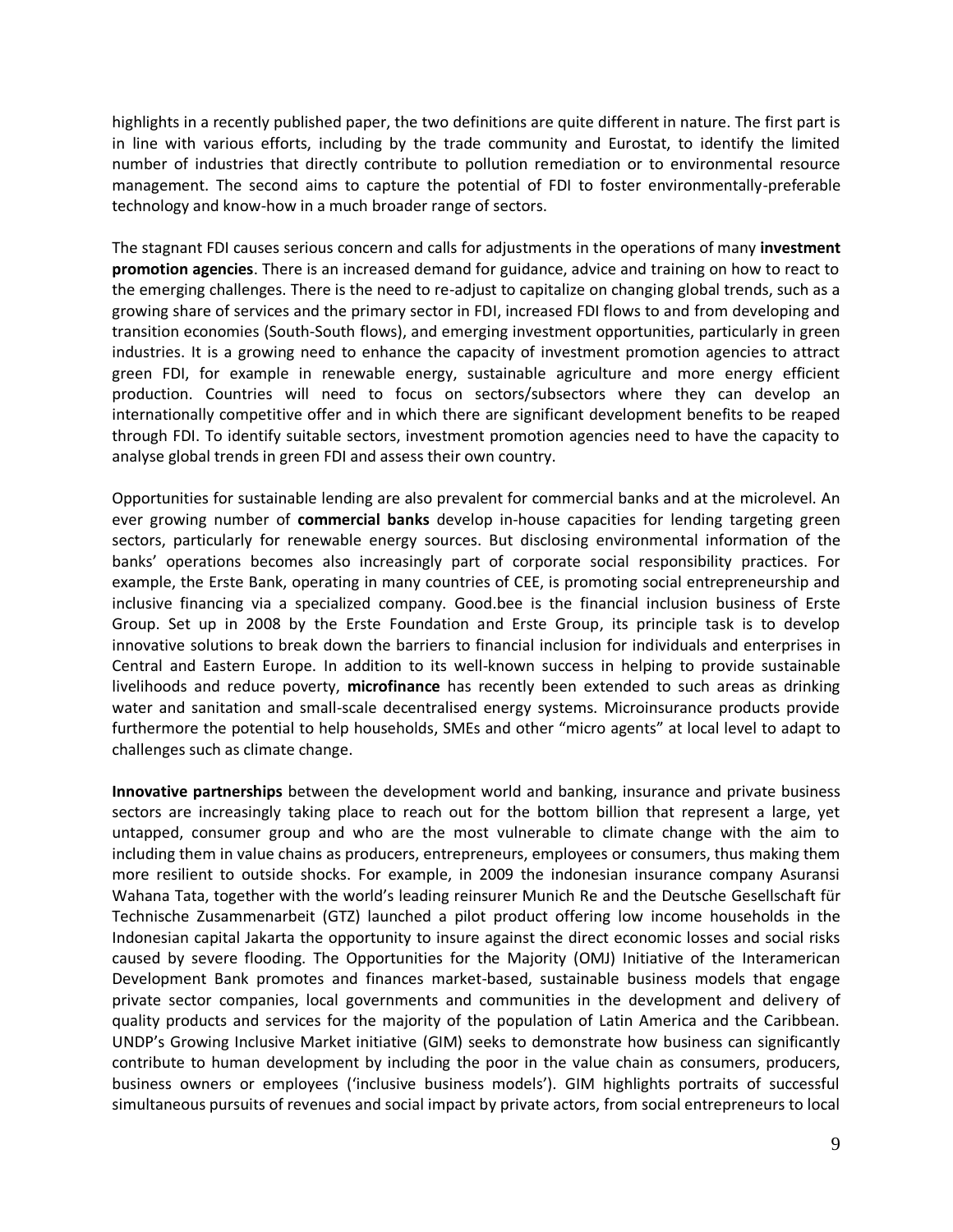small and medium-sized enterprises, large domestic companies and multinational corporations, but also state-owned companies and civil society organizations. It runs a programme in Eastern Europe and Central Asia to broker inclusive business investments and recently published a flagship report highlightening the inclusive business models of more than 30 entrepreneurs in the region.

**Renewable energy equity investments** taking an ownership stake in a project, or company, involve investments by a range of financial investors including Private Equity Funds, Infrastructure Funds and Pension Funds, into companies or directly into projects or portfolios of assets. UNEP's Sustainable Energy Finance Initiative provides current and targeted information to financiers and facilitates new economic tools that combine social and environmental factors. A report by UN-Energy, an umbrella body of UN agencies working on sustainable development and their business partners, in conjunction with leading electricity companies and other partners launched a report which outlines the conditions necessary for successful **public-private partnerships** (PPP) on electricity with the aim to bring clean energy to the poor. PPP is in general viewed as the future for renewable energy financing and for mobilizing the private sector for development.

#### <span id="page-9-0"></span>**Green Entrepreneurship tackling Climate Change**

Green entrepreneurship is at the frontline of the green economy and a crucial tool for poverty reduction as well as to create an inclusive and innovative economy. Private companies are the driving forces in most national economies today. With their capacity to invest and innovate, they are uniquely positioned to create solutions that reduce resource use, while at the same time improve human well-being. Companies and investors are quickly realizing that climate change and poverty are not merely social, political, or moral issues - they present economic and business issues as well. Business models that create opportunities for the poor and help to mitigate or adapt to climate change are sure to see growing demand. Companies can provide essential goods and services to the poor that reduce carbon emissions and help the poor adapt to the effects of climate change. They can also procure low-carbon goods and services in their supply chain.

There are enormous business opportunities in climate action. The following table showcases key opportunities per some strategic sectors for the areas of mitigation and adaptation.

|                   | <b>Agriculture and Forestry Sectors</b>                                                                                                                                                                                                                                                                                                                                                                                                                                                                                                                                                                                                                                                                                  |                             |                                                                                                                                                                                                                                                                                                                                                                                                                                          |  |  |
|-------------------|--------------------------------------------------------------------------------------------------------------------------------------------------------------------------------------------------------------------------------------------------------------------------------------------------------------------------------------------------------------------------------------------------------------------------------------------------------------------------------------------------------------------------------------------------------------------------------------------------------------------------------------------------------------------------------------------------------------------------|-----------------------------|------------------------------------------------------------------------------------------------------------------------------------------------------------------------------------------------------------------------------------------------------------------------------------------------------------------------------------------------------------------------------------------------------------------------------------------|--|--|
|                   | <b>Mitigation</b>                                                                                                                                                                                                                                                                                                                                                                                                                                                                                                                                                                                                                                                                                                        | <b>Adaptation</b>           |                                                                                                                                                                                                                                                                                                                                                                                                                                          |  |  |
|                   | Support climate friendly agriculture of <b>low-income</b><br>farmers, such as low methane rice cultivation, low<br>nitrogen usage, zero tillage, or biodigesting agricultural<br>waste. This can be achieved by providing extension<br>services to farmers and by rewarding low-carbon<br>practices.<br><b>Payment for carbon sinks,</b> such as forest projects<br>through the UN Initiative on REDD (Reducing Emissions<br>from Deforestation and Forest Degradation in Developing<br>Countries) that attempts to create a financial value for<br>the carbon stored in forests, offering incentives for<br>developing countries to reduce emissions from forested<br>lands and invest in low-carbon development paths. | ٠<br>$\bullet$<br>$\bullet$ | <b>Provide extension services</b> to farmers to adapt to<br>changing<br>environmental conditions that include use of native<br>plants and shifting crop variety to increase drought<br>resilience.<br><b>Diffuse water-saving practices</b> such as drip irrigation and<br>water harvesting.<br>Provide poor farmers with <b>insurance options</b> to protect<br>their crop against weather-related events such as<br>drought and flood. |  |  |
|                   | <b>Energy Sector</b>                                                                                                                                                                                                                                                                                                                                                                                                                                                                                                                                                                                                                                                                                                     |                             |                                                                                                                                                                                                                                                                                                                                                                                                                                          |  |  |
| <b>Mitigation</b> |                                                                                                                                                                                                                                                                                                                                                                                                                                                                                                                                                                                                                                                                                                                          |                             | Adaptation                                                                                                                                                                                                                                                                                                                                                                                                                               |  |  |
| ٠                 | Provide renewable energysources off-grid but also in                                                                                                                                                                                                                                                                                                                                                                                                                                                                                                                                                                                                                                                                     | $\bullet$                   | Provide alternatives to cooking with firewood and                                                                                                                                                                                                                                                                                                                                                                                        |  |  |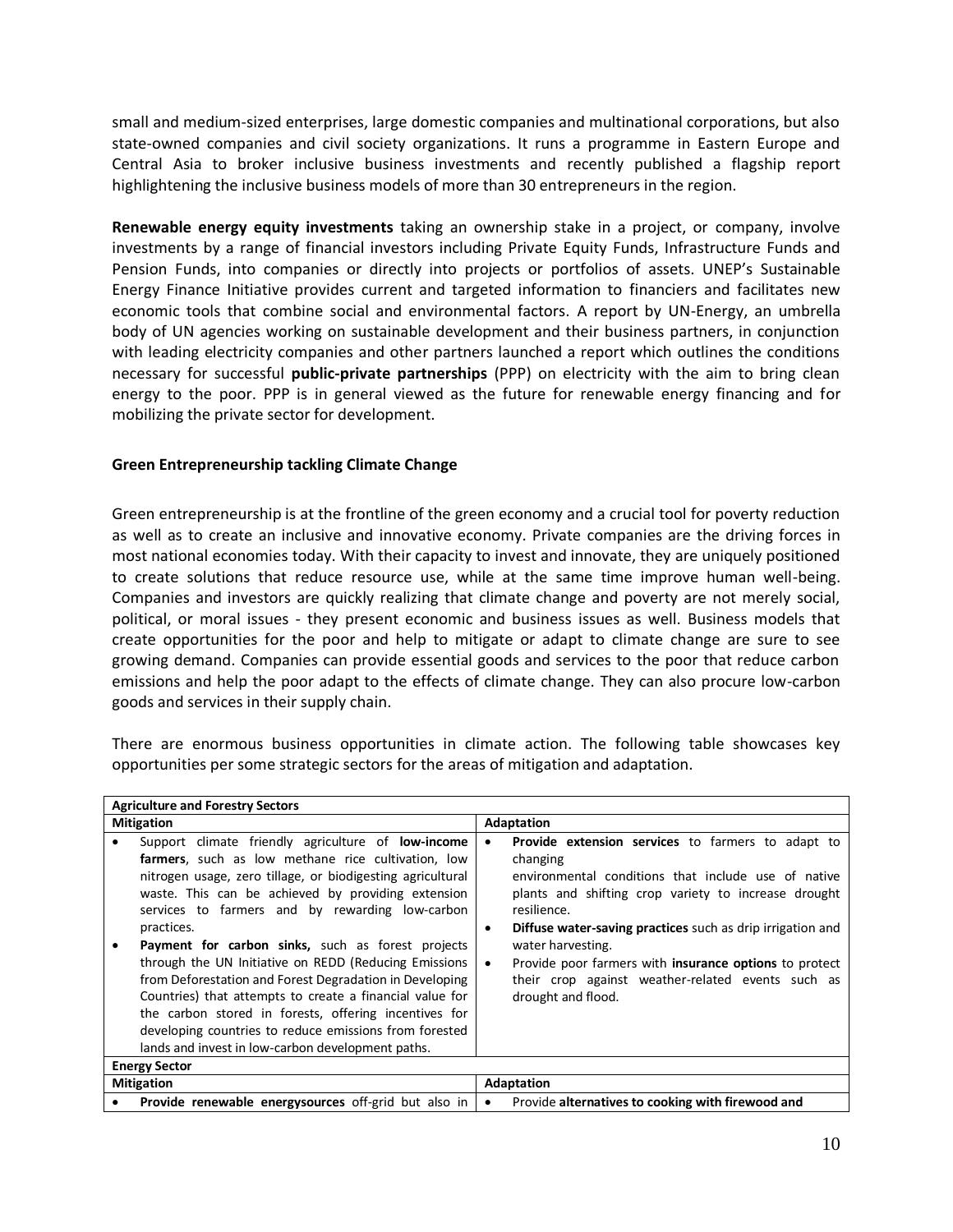|                                        | small grids (e.g. small hydro, wind or solar) and on the   | more efficient use (which might become scarce in dry                |  |  |
|----------------------------------------|------------------------------------------------------------|---------------------------------------------------------------------|--|--|
|                                        | grid.                                                      | areas)                                                              |  |  |
|                                        | Develop and diffuse energy efficient appliances such as    |                                                                     |  |  |
|                                        | stoves, fridges, and heaters at affordable cost. Private   |                                                                     |  |  |
|                                        | sector investment is still biased towards energy           |                                                                     |  |  |
|                                        | generation technologies; hence a push is also needed for   |                                                                     |  |  |
|                                        | more investment in energy-efficiency technologies. The     |                                                                     |  |  |
|                                        | IEA has shown that, on average, an additional one dollar   |                                                                     |  |  |
|                                        | invested in more efficient electrical equipment,           |                                                                     |  |  |
|                                        | appliances and buildings, avoids more than two dollars in  |                                                                     |  |  |
|                                        | investment in electricity supply. This ratio is highest in |                                                                     |  |  |
|                                        | non-OECD countries.                                        |                                                                     |  |  |
| <b>Finance</b>                         |                                                            |                                                                     |  |  |
| <b>Mitigation</b>                      |                                                            | <b>Adaptation</b>                                                   |  |  |
|                                        | Develop financial products that enable private and         | Develop insurance products that help the poor manage<br>$\bullet$   |  |  |
|                                        | institutional investors to invest in pro-poor, pro-climate | risks, especially weather-related<br>agricultural<br>and            |  |  |
|                                        | solutions.                                                 | property insurance.                                                 |  |  |
|                                        | Work closely with project developers to increase and       | Develop smart financial products that encourage<br>$\bullet$        |  |  |
|                                        | improve the portfolio of available<br>investment           | adaptation, e.g. housing finance that includes insurance            |  |  |
|                                        | opportunities into climate friendly, pro-poor projects.    | for certain construction types.                                     |  |  |
| Infrastructure and construction sector |                                                            |                                                                     |  |  |
| <b>Mitigation</b>                      |                                                            | <b>Adaptation</b>                                                   |  |  |
| $\bullet$                              | Develop and diffuse energy efficient housing for low-      | Provide construction materials and know-how to build<br>$\bullet$   |  |  |
|                                        |                                                            |                                                                     |  |  |
|                                        | income populations that includes better insulation.        | housing that can resist extreme weather events and are              |  |  |
| ٠                                      | Use less carbon intensive building material or building    | adaptable to a changing environment.                                |  |  |
|                                        | material that is sustainably harvested.                    | Provide integrated housing and mobility solutions that<br>$\bullet$ |  |  |
|                                        |                                                            | provide options for low-income households to live in                |  |  |

**Microenterprises** are the backbone of the EU and most of the BSEC Member State's economy. More than 3 million SMEs are operating in the BSEC region employing more than 21 million workers. While 99% of the companies in the EU are SMEs, 90% of them are microenterprises with less than 10 employees. SMEs provide 53% of all jobs in the EU. The private sector plays moreover a key role for including poor and vulnerable people into the market economy and for restoring the environment. According to the EC, social economy enterprises represent 2 million enterprises (i.e. 10% of all European businesses) and employ over 11 million paid employees (the equivalent of 6% of the working population of the EU). Social economy enterprises are present in almost every sector of the economy, such as banking, insurance, agriculture, craft, various commercial services, health and social services, local development, tourism and environmental protection. Social and green enterprises offer fresh solutions to social and environmental challenges and directly address the need for sustainable and equitable growth. They make profits not only for their investors but also seek to deliver social and environmental benefits. Such microenterprises contribute to local development by: 1) providing unique goods and services, 2) promoting employment often among poor and vulnerable groups, 3) stimulating entrepreneurial spirit, and 4) advancing sustainable development. By reducing social inequality and improving the environment, SGMs help to ensure that local economic development is truly sustainable. The EU recognized their importance and has been promoting favorable policy framework and financial support through its various programs.

#### <span id="page-10-0"></span>**Civil Society, Private Sector Engagement, Development and Sustainability Service Providers**

Civil society and business have already taken up a progressive stand on climate change and green economy. Globally, business networks and civil society infrastructure for sustainability as well as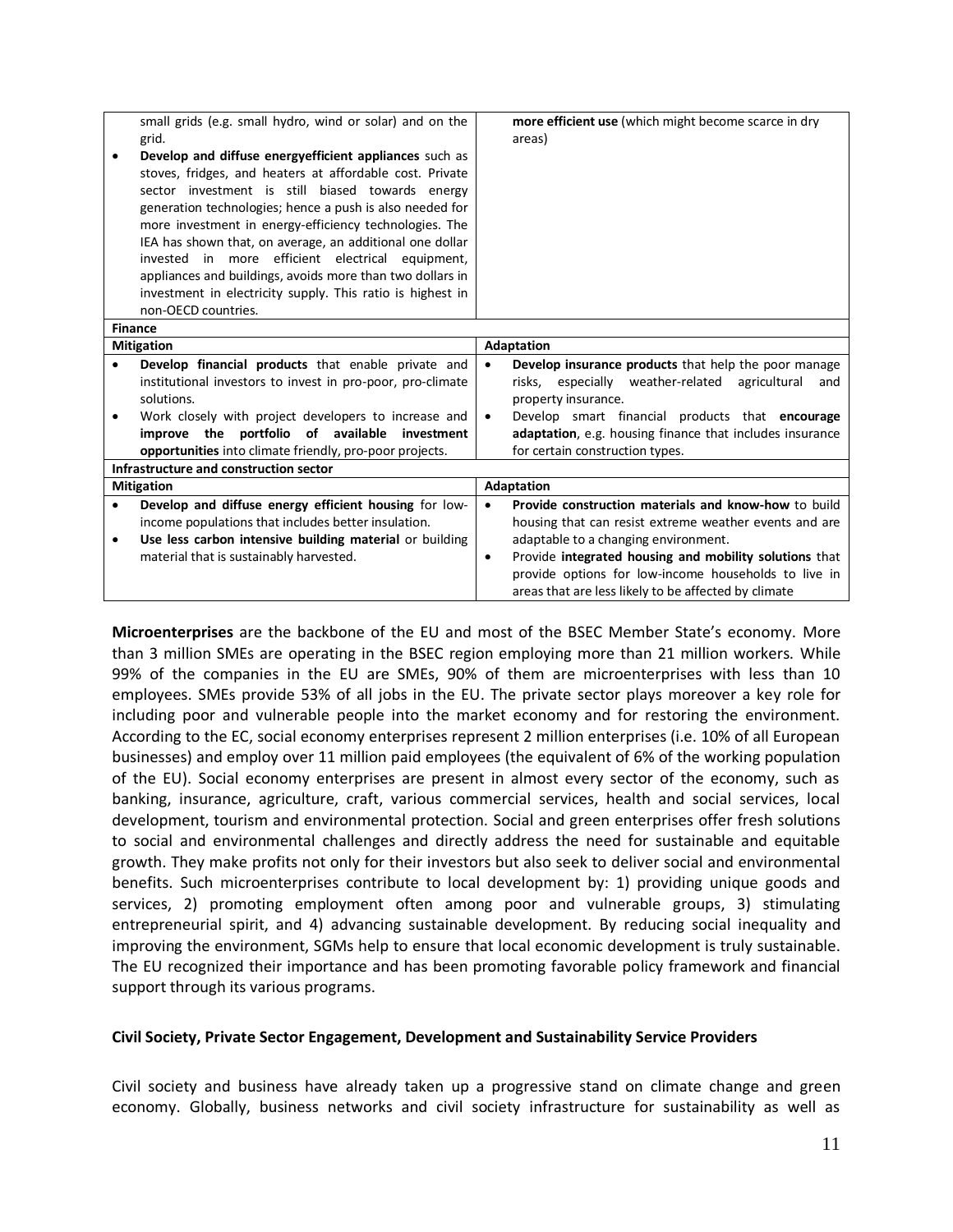international development projects are increasing to promote a low carbon and climate change resilient economy. Private sector is realizing the business case behind the transition to a low carbon economy and forms lobbying groups to advocate for the transition while offering its know-how for piloting new innovative partnerships. Similar developments are slowly but steadily progressing in the BSEC region. Some important players that are part of the emerging support infrastructure for green entrepreneurs in the region are highlighted below.

The **GEF Small Grants Programme** (SGP) has been working with communities around the world to combat the most critical environmental problems. With presence in 122 countries, including most of the BSEC Member States, and more than 12,000 grants awarded worldwide, SGP supports projects of nongovernmental and community-based organizations in developing countries demonstrating that community action can maintain the fine balance between human needs and environmental imperatives. The main focal areas of the programme are climate change abatement and adaptation, conservation of biodiversity, protection of international waters, reduction of the impact of persistent organic pollutants and prevention of land degradation. The programme is funded by the Global Environment Facility (GEF) as a corporate programme, implemented by the United Nations Development Programme (UNDP) on behalf of the GEF partnership, and executed by the United Nations Office for Project Services (UNOPS). To date the program funding from the GEF is approximately US\$401 million. In addition, the program has raised US\$407 million from other partners in cash or in-kind equivalents.

The **World Business Council for Sustainable Development** (WBCSD) is a CEO-led organization of around 200 transnational corporations who advocate for cooperation between business and government to balance economic and environmental interests. 5 of them are from the BSEC Region – in Greece Public Power Corp. (PPC) and Titan Cement; in Russia [JSC Gazprom;](http://www.gazprom.com/) and in Turkey Borusan Holdings and [Eczacibasi Holding.](http://www.eczacibasi.com/) The WBCSD's Regional Network is an alliance of nearly 60 CEO-led business organizations united by a shared commitment to providing business leadership for sustainable development in their respective countries or regions. The Regional Network has an integral role to play in creating awareness, advocating action and concrete implementation of the WBCSD's messages and activities worldwide and to promote the implementation of concrete projects on the ground. In several BSEC Member States WBCSD regional networks were created, such as in the Ukraine (Centre for CSR Development), Greece (SEV-BCSD Greece), Russia (Vernadsky Foundation) and Turkey (Turkey Business Council for Sustainable Development).

**Ashoka** is the world leading organization in the supporting social entrepreneurship. Its mission is to identify and support leading social entrepreneurs through a Social Venture Capital approach with the goal of elevating the citizen sector to a competitive level equal to the business sector. The organization currently operates in over 70 countries and supports the work of over 3,000 social entrepreneurs, and implements programmes in the fields of education, social financing and policy development. Ashoka's Environmental Innovations Initiative (EII) applies the tools of social entrepreneurship to help refine, accelerate, and showcase innovative new solutions for tackling the world's most pressing environmental problems. EII works with partner organizations and over 350 leading social entrepreneurs who are already improving the relationship between humans and the natural world. Ell identifies underlying principles in successful environmental innovations and then promotes those back to the Ashoka community of Fellows and programs for direct implementation, to the broader environment and development community, and to leading educational institutions. Six green entrepreneurs of Turkey are members of Ashoka's Environmental Innovations Initiative operating in the fields of organic food production, nature conservation, sustainable fisheries and agriculture as well as water management.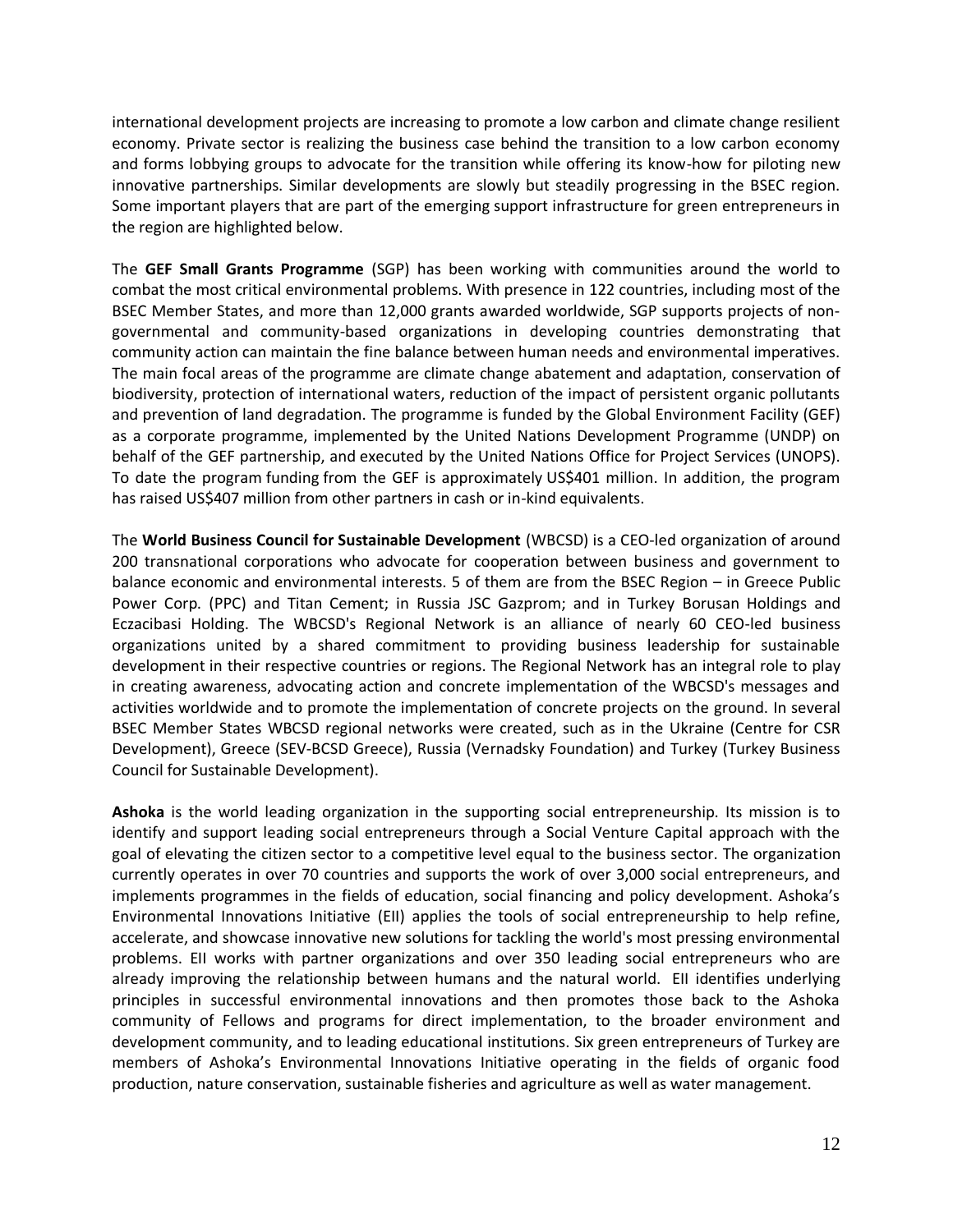The **SEED Initiative** is a global partnership for action on sustainable development and the green economy. Founded by UNEP, UNDP and IUCN at the 2002 World Summit on Sustainable Development in Johannesburg, SEED supports innovative small-scale and locally driven entrepreneurships around the globe which integrate social and environmental benefits into their business model. The goal of SEED is to support the ability of such entrepreneurs to scale up or replicate their activities. This furthers their contribution to their local economies and communities while promoting sustainable management of natural resources and ecosystems and reducing poverty, marginalisation and exclusion. Despite having a focus on African and Asian countries, SEED has already identified several promising green entrepreneurs in the BSEC region.

The **United Nations Global Compact** (UNGC) is a strategic policy initiative for businesses that are committed to aligning their operations and strategies with ten universally accepted principles in the areas of human rights, labour, environment and anti-corruption. It is the largest corporate citizenship and sustainability initiative in the world. It has 8,000 corporate participants and non-business participants from the civil society and the public sector from more than 130 countries. The network just celebrated its tenth anniversary at the Global Compact Leaders Summit in New York, uniting more than 1,000 leaders. A new target was set: 20,000 participants by 2020. Local Global Compact Networks remain at the heart of the global initiative. There are currently more than 90 Local Networks around the world. Local UN Global Compact Networks were set-up in most countries of the BSEC region, usually spearheading national efforts for creating CSR infrastructure. Albania, Armenia, Azerbaijan, Bulgaria, Georgia, Greece, Moldova, Russia, Serbia, Turkey and Ukraine have already operating UNGC Networks and have developed a multitude of associated projects and spin-offs.

**CSR** also increasingly wins space and recognition in the Balkans. In Macedonia, a National CSR Platform was established within the Ministry of Economy in 2008 and the national Global Compact Network has more than 50 companies as members. The Business Leaders Forums Serbia – launched in 2008 – is the first coalition of socially responsible companies in Serbia established with a mission to stimulate development of corporate social responsibility and set a permanent and stable CSR practices in Serbian business sector. The organization Croatian Business Council for Sustainable Development promotes sustainable development in private sector since 1997. In 2010, the European Commission endorsed the creation of a CSR platform for the Republic of Croatia. Similar developments can be witnessed throughout the BSEC region.

**Bilateral Agencies and International Organizations** are an active force in advancing the CSR agenda as well as social and green economy initiatives. Main bilateral development agencies in the Balkan region for example – like USAID – actively promote CSR, renewable energies and sustainable entrepreneurship since several years through pilot initiatives. National employment and SME development programmes increasingly integrate environmental and social standards. Traditional donors in Eastern Europe – like Austria and Sweden – phase out and shift the focus from development to business cooperation. UNIDO, UNDP or ILO are actively engaged in supporting national greener production centers, Global Compact Networks and sustainable business development programmes. The World Bank started to support countries in the region to develop green growth strategies, such as recently in Bulgaria. The European Commission supports CSR and social economy projects through the Instrument for Pre-Accession Assistance (IPA) and its Neighborhood Policy. Partnering with the private sector becomes a must for development. This spurs again the proliferation of innovative partnerships.

A **consultancy market** is slowly emerging in countries in transition providing the essential services to support the transition of individual companies and organizations. National environmental consultant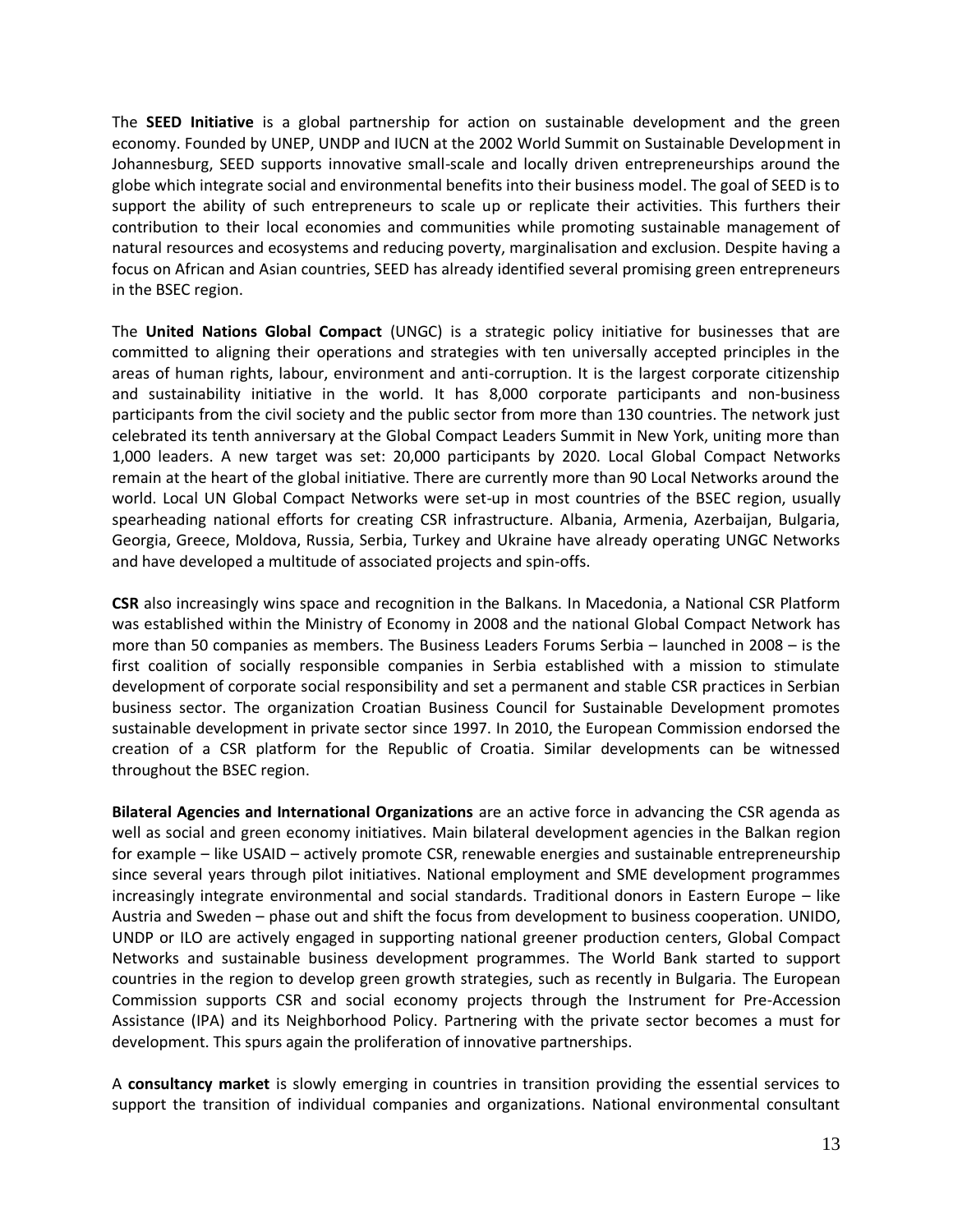databases and rosters are being set up and interest groups formed. CSR, though still a relatively new field, already achieved remarkable influence and recognition. Despite the growth forecasts, climate change and CSR service providers are still in the process of professionalization. National capacities still need to develop. At this stage, services are mainly supplied by NGOs, which have a fragmented approach and are specialized in single aspects of the CSR Agenda, often without previous corporate consulting experience. In western markets sustainability service providers are already operating in the mainstream. Good indicators for that are the service menus by big consultancy houses, like PricewaterhouseCoopers, Mckinsey & Company, Ernst & Young or Accenture. They have build up fast capacities and specialized departments offering services reaching from CSR, climate change adaptation and mitigation, environmental management to inclusive business solutions and are increasingly engaging in lobbying groups and innovative partnerships for the development of the sector.

## <span id="page-13-0"></span>**Regulatory Frameworks and International Governance**

Concrete policy options for transitioning to a green economy not only exist, they are being implemented by many countries throughout the world. A well-designed regulatory framework can define rights and create incentives that drive green economic activity as well as remove barriers to green investments.

International environmental agreements can facilitate and stimulate a transition to a green economy and initiate reforms of the regulatory framework. Multilateral environmental agreements (MEAs), which establish the legal and institutional frameworks for addressing global environmental challenges, can play a significant role promoting green economic activity. The Montreal Protocol on the Substances that Deplete the Ozone Layer is widely considered to be one of the most successful MEAs. The Protocol led to the development of an entire industry focused on the replacement and phase out of ozone-depleting substances. The MEA with the most potential to influence the transition to a green economy is the United Nations Framework Convention on Climate Change (UNFCCC). The UNFCCC's Kyoto Protocol has already stimulated growth in a number of economic sectors, such as renewable energy generation and energy efficient technologies, in order to address greenhouse gas emissions. At a global level, the renewal of a post-Kyoto framework for carbon will be the single most significant factor in determining the speed and scale of the transition to a green economy.

All countries of the BSEC region are intertwined with the multilateral environmental policy landscape (Albania, Armenia, Azerbaijan, Bulgaria, Georgia, Greece, Moldova, Romania, Russia, Serbia, Turkey and Ukraine). The countries are required to fulfill their obligations under the international environmental agreements they have ratified and within the intergovernmental governance structures they are part of and/or aspire to join. Naturally, the degree of international embededness of environmental governance, national political commitment, institutional maturity to integrate climate change into development planning, the level of capacity to implement climate change projects as well as the vulnerability to climate change and the GHG mitigation potential varies from country to country.

All countries of the region have signed the **United Nations Framework Convention on Climate Change** and the associated Kyoto Protocol. Parties to the Convention must submit national reports on implementation of the Convention to the Conference of the Parties (COP). Through the national communications, both Annex I and non-Annex I Parties, developed greenhouse gas inventories and vulnerability assessments, generated climate change projections, produced mitigation and adaptation action plans, integrated climate change into national development planning and conducted capacity building initiatives.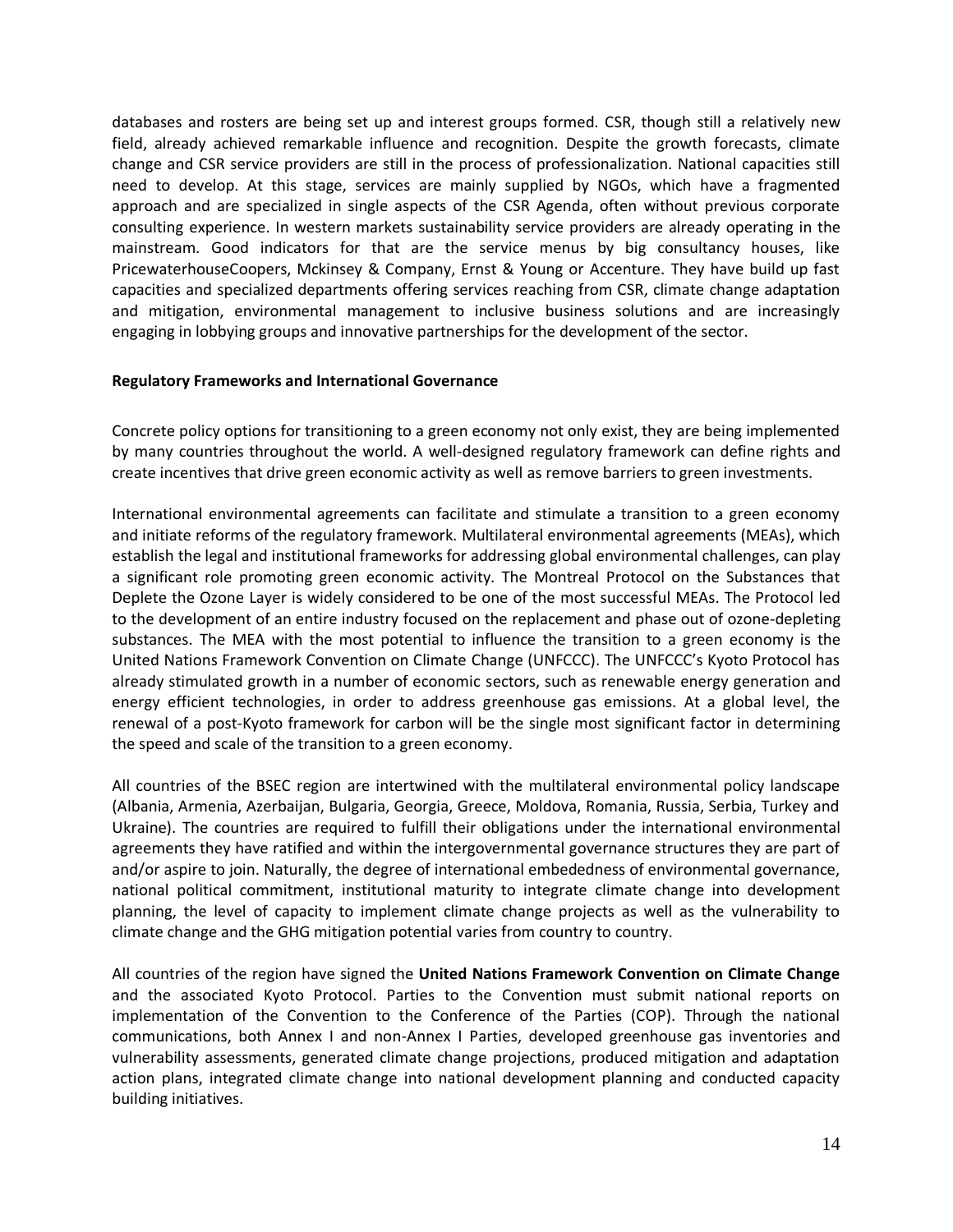Since two decades the United Nations has been asking all countries to pursue strategic and coordinate action for sustainable development through the creation of **national sustainable development strategies**. A national sustainable development strategy (NSDS) can be defined as a coordinated, participatory and iterative process of thoughts and actions to achieve economic, environmental and social objectives in a balanced and integrative manner. Five principles that distinguish an NSDS have been derived: (1) country ownership and commitment; (2) integrated economic, social and environmental policy across sectors, territories and generations; (3) broad participation and effective partnerships; (4) development of the necessary capacity and enabling environment; and (5) focus on outcomes and means of implementation.

This call was first made at the 1992 UN Conference on Environment and Development (UNCED) and through its program of action for sustainable development - Agenda 21- the Conference asked countries to adopt a national strategy for sustainable development to "build upon and harmonize the various sectoral economic, social and environmental policies and plans that are operating in the country" (UN Division for Sustainable Development – DSD 2004). In addition, integrating the principles of sustainable development into country policies and programmes is one of the targets contained in the United Nations Millennium Declaration to reach the goal of environmental sustainability. In 2010, More than 100 countries are implementing a national sustainable development strategy. Moreover, there exist important regional commitments to implement NSDSs, for example in the European Union, the Mediterranean Action Plan and in the Pacific Islands Forum. Most of BSEC Member States have developed or are in the process of developing National Sustainable Development Strategies, such as Romania, Greece, Moldova, Bulgaria, Serbia, Turkey, Armenia, Azerbaijan or Turkey. All National Sustainable Development Strategies emphasize the importance of SME's for the sustainable development of key economic sectors. Driven by international development actors such as the World Bank, countries of the region like Turkey or Bulgaria are additionally starting to develop and implement green growth policies and strategies. It remains a challenge to integrate climate change, sustainable development and green growth strategies and action plans as well as to effectively link and coordinate them within the wider national policy development process.

## <span id="page-14-0"></span>**The European Union, Climate Change, Economic Recovery and Smart Growth**

The transposition of the EU climate change, energy and environmental legislation is being taken into account by Member States of BSEC and BSC. It provides a positive framework for accelerating climate change mitigation and adaptation in the region through directives on issues such as promotion of renewable energy, establishment of the EU ETS, reducing GHG emission from transport fuels, end-use energy efficiency and energy, environmental impact assessment, environmental liability, chemical waste management, integrated pollution prevention and control or integrated watershed management.

Bulgaria, Greece and Romania are EU Member States and therefore tied to the EU environmental acquis communautaire and the EU climate and energy policy. Albania and Serbia are potential candidate countries for EU accession and Turkey began full membership negotiations with the EU in 2005. Albania, Serbia, Moldova and Ukraine are part of the Energy Community, which intents to extent the EU internal energy market to South East Europe and beyond in line with the relevant acquis, including key EU legal acts in the area of electricity, gas, environment and renewable energy. According to the National Gap Analysis Report of the Russian Federation, a closer EU‐Russia cooperation in the environmental field is found to be essential to move ahead the implementation of the objectives and priorities of the EU‐Russia Common Economic Space Road‐map.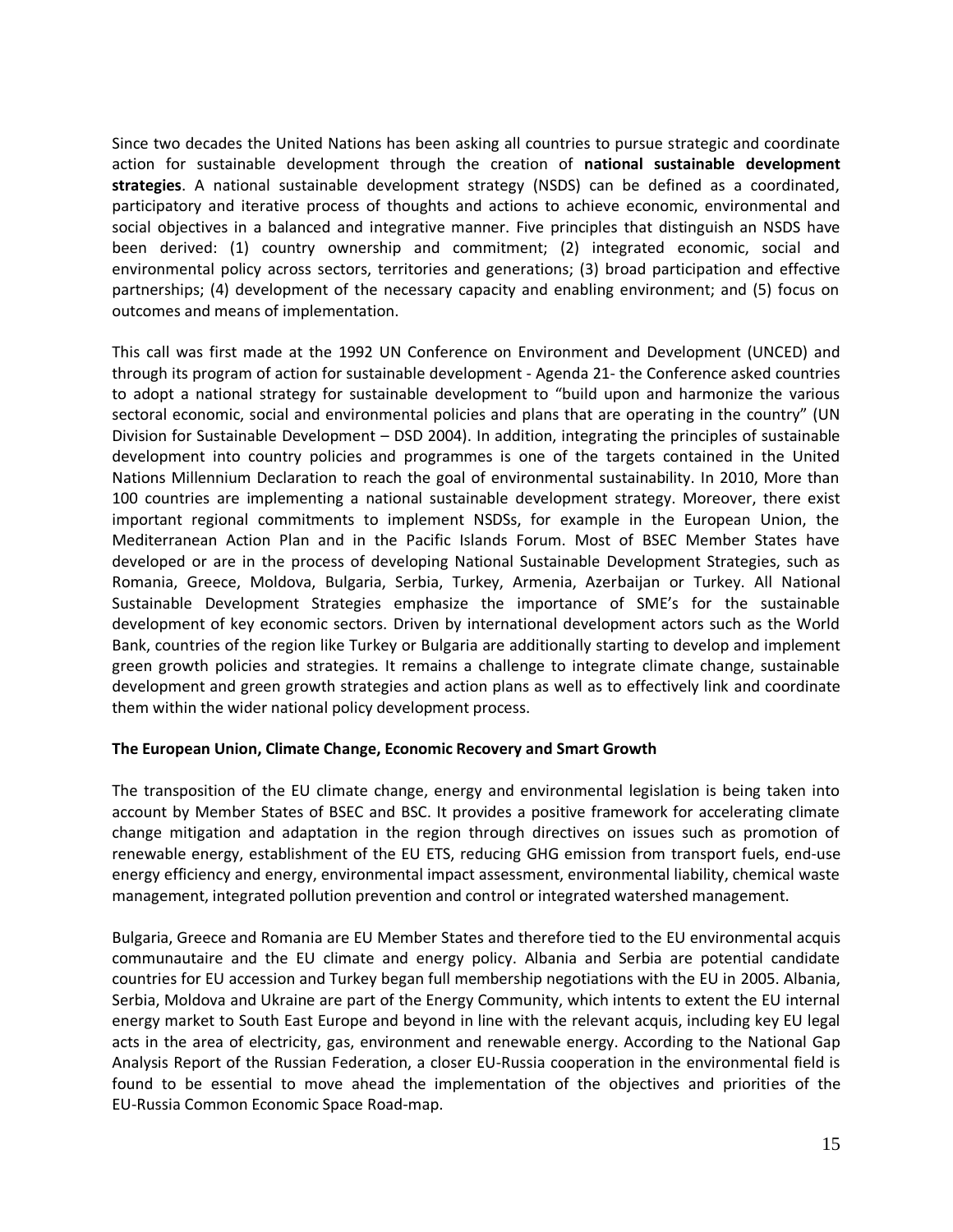The economic challenge of environmental approximation alone is enormous, but it is a prerequisite for reducing vulnerability to climate change. For example, the **Serbian** environmental approximation strategy estimates that the total cost of meeting the requirements of the environmental Acquis will be around €10.6 billion (between 2011 and 2030), the most demanding sectors being water (€ 5.6 billion), waste (€2.8 billion) and industrial pollution (€1.3 billion). An important part of the costs are operational ones, which cannot be covered by international sources and will have to be financed from public budgets, private sources or charges. The need of additional financing from Serbian public budgets is estimated to peak at around €360 million in 2018 and should steadily decrease thereafter until about 2025, when full cost recovery can be achieved. Therefore, also the institutional challenge is significant. On the other side of the balance, the direct economic benefits arising from environmental compliance over the same period should outweigh the costs by the factor of approximately 2.4.

In November 2008 the EU launched the **European economic Recovery Plan**. The objective was to drive a coordinated EU response to the economic crisis. The priority was to treat the symptoms of the economic crisis and protect jobs and purchasing power in the short-term while also investing in Europe's long-term economic health and in boosting the fight against climate change. The Plan set out a comprehensive programme to direct action to "smart" investment. Smart investment means investing in the right skills for tomorrow's needs; investing in energy efficiency to create jobs and save energy; investing in clean technologies to boost sectors like construction and automobiles in the low-carbon markets of the future; and investing in infrastructure and inter-connection to promote efficiency and innovation. At the same time, the ten Actions for Recovery included in the Plan would help Member States to put the right social and economic levers in place to meet today's challenge: to open up new finance for SMEs, cut administrative burdens and kick-start investment to modernise infrastructure. Like the EC stated, it would drive a competitive Europe ready for the low-carbon economy*.* 

In 2010, the EU launched the **Europe 2020 strategy**, a strategy for smart, sustainable and inclusive growth. These three mutually reinforcing priorities should help the EU and the Member States deliver high levels of employment, productivity and social cohesion. The Union has set five ambitious objectives - on employment, innovation, education, social inclusion and climate/energy - to be reached by 2020. Each Member State has adopted its own national targets in each of these areas. Concrete actions at EU and national levels underpin the strategy.

**Smart growth** means improving the EU's performance in education, research/innovation and digital society. The "Innovation Union" flagship initiative aims to refocus R&D and innovation policy on major challenges for the society like climate change, energy and resource efficiency, health and demographic change.

**Sustainable growth** means building a more competitive low-carbon economy that makes efficient, sustainable use of resources; protecting the environment, reducing emissions and preventing biodiversity loss; capitalising on Europe's leadership in developing new green technologies and production methods; introducing efficient smart electricity grids; harnessing EU-scale networks to give our businesses (especially small manufacturing firms) an additional competitive advantage; improving the business environment, in particular for SMEs; and helping consumers make well-informed choices. The EU targets for sustainable growth include i) reducing greenhouse gas emissions at least by 20% compared to 1990 levels by 2020; ii) increasing the share of renewables in final energy consumption to 20%**;** and moving towards a 20% increase in energy efficiency**.**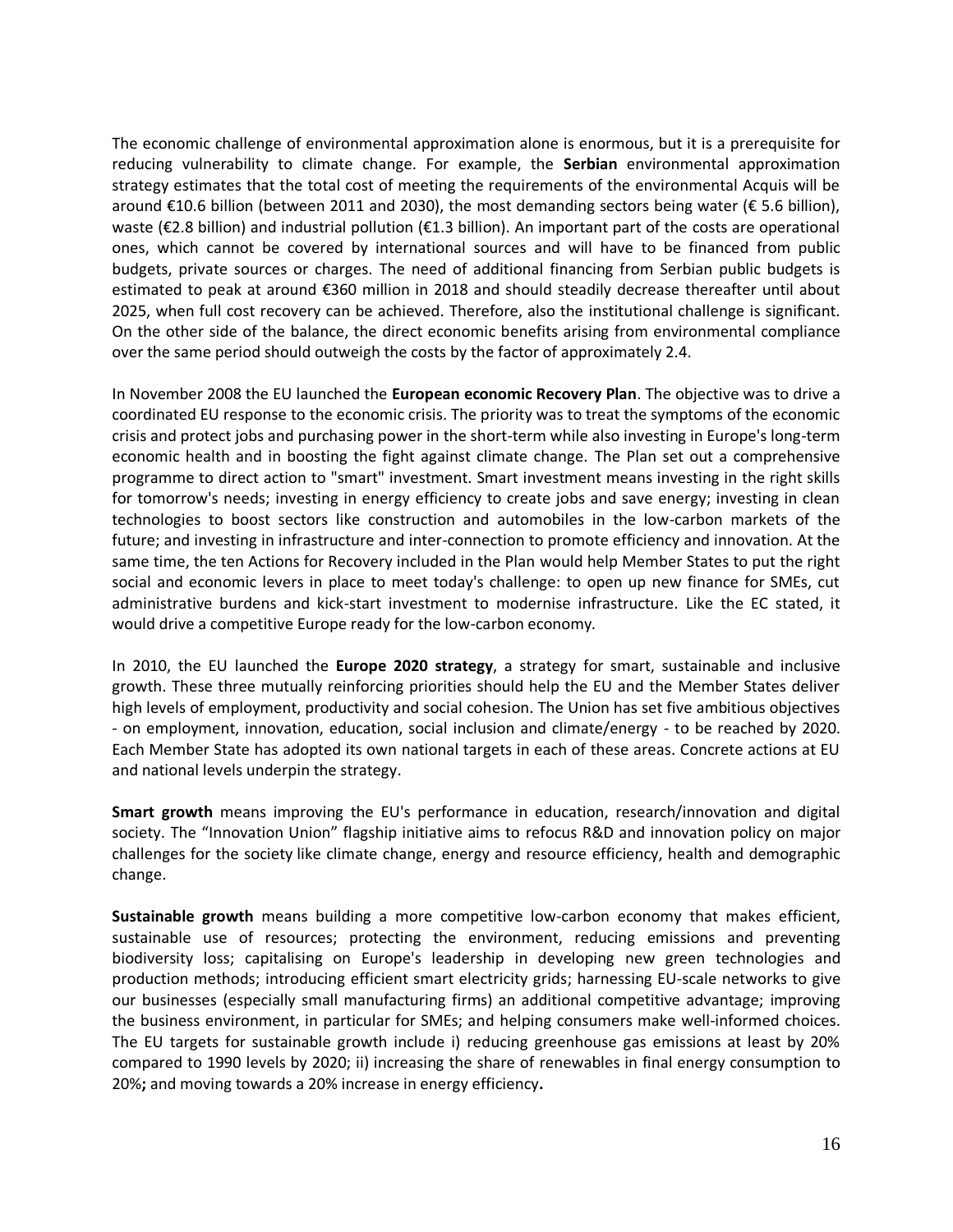The EU will boost sustainable growth through two main flagship initiatives. The flagship *initiative for a resource-efficient Europe* under the Europe 2020 strategy supports the shift towards a resourceefficient, low-carbon economy to achieve sustainable growth. It provides a long-term framework for actions in many policy areas, supporting policy agendas for climate change, energy, transport, industry, raw materials, agriculture, fisheries, biodiversity and regional development. This is to increase certainty for investment and innovation and to ensure that all relevant policies factor in resource efficiency in a balanced manner. It even includes a "Roadmap for moving to a competitive low-carbon economy in 2050". It sets out a plan to meet the long-term target of reducing domestic emissions by 80 to 95% by mid-century as agreed by European Heads of State and governments. It shows how the sectors responsible for Europe's emissions - power generation, industry, transport, buildings and construction, as well as agriculture - can make the transition to a low-carbon economy over the coming decades.

The other flagship initiative was launched through the Communication on *An integrated industrial policy for the globalization era* adopted by the European Commission in October 2010. It sets out a strategy that aims to boost growth and jobs by maintaining and supporting a strong, diversified and competitive industrial base in Europe offering well-paid jobs while becoming less carbon intensive. It reaffirms that Europe needs an approach that looks at the whole value chain, from infrastructure. and raw materials to after-sales service. As part of the initiative, a new strategy on raw materials will be presented to create the right framework conditions for sustainable supply and management of domestic primary raw materials. According to the initiative, promoting the creation and growth of small and medium-sized enterprises has to be at the core of EU industrial policy. It highlights that the transition to a sustainable economy has to be seized as an opportunity to strengthen competitiveness. Only a European Industrial Policy targeting competitiveness and sustainability can muster the critical mass of change and coordination needed for success.

The third pillar of Europe's 2020 strategy on **inclusive growth** promotes a high-employment economy delivering economic, social and territorial cohesion. Inclusive growth means i) raising Europe's employment rate – more and better jobs**,** especially for women, young people and older workers; ii) helping people of all ages anticipate and manage change through investment in skills & training; iii) modernising labour markets and welfare systems; and iv) ensuring the benefits of growth reach all parts of the EU.

With its 2020 Strategy, the EU reaffirms that competitive, sustainable and inclusive growth are the fundament for a new and adjusted development pathway. The efforts of the EU to move its member states to a low carbon economy and to progressively integrate sustainable development in all policy sectors showcase that the Rio Principles are gaining momentum. These efforts show that structural change can only be accomplished when adjustments are done in a multitude of policy areas at the same time. The implementation of Europe's 2020 strategy will require massive technical assistance, building up a new generation of human resources and responsive institutions. This process provides an interesting learning opportunity for other regional multilateral and intergovernmental organizations.

There are other important initiatives which mutually reinforce the EU's commitment to create a low carbon and climate change resilient economy, focusing on eco-innovation and green industries, offering another good learning opportunity for its member states and beyond.

**Eco-innovation Action Plan** (EcoAp) launched by the DG Environment aims to help business to deliver green growth and environmental benefits. Eco-Innovation is framed as any form of innovation resulting in or aiming at significant and demonstrable progress towards the goal of sustainable development,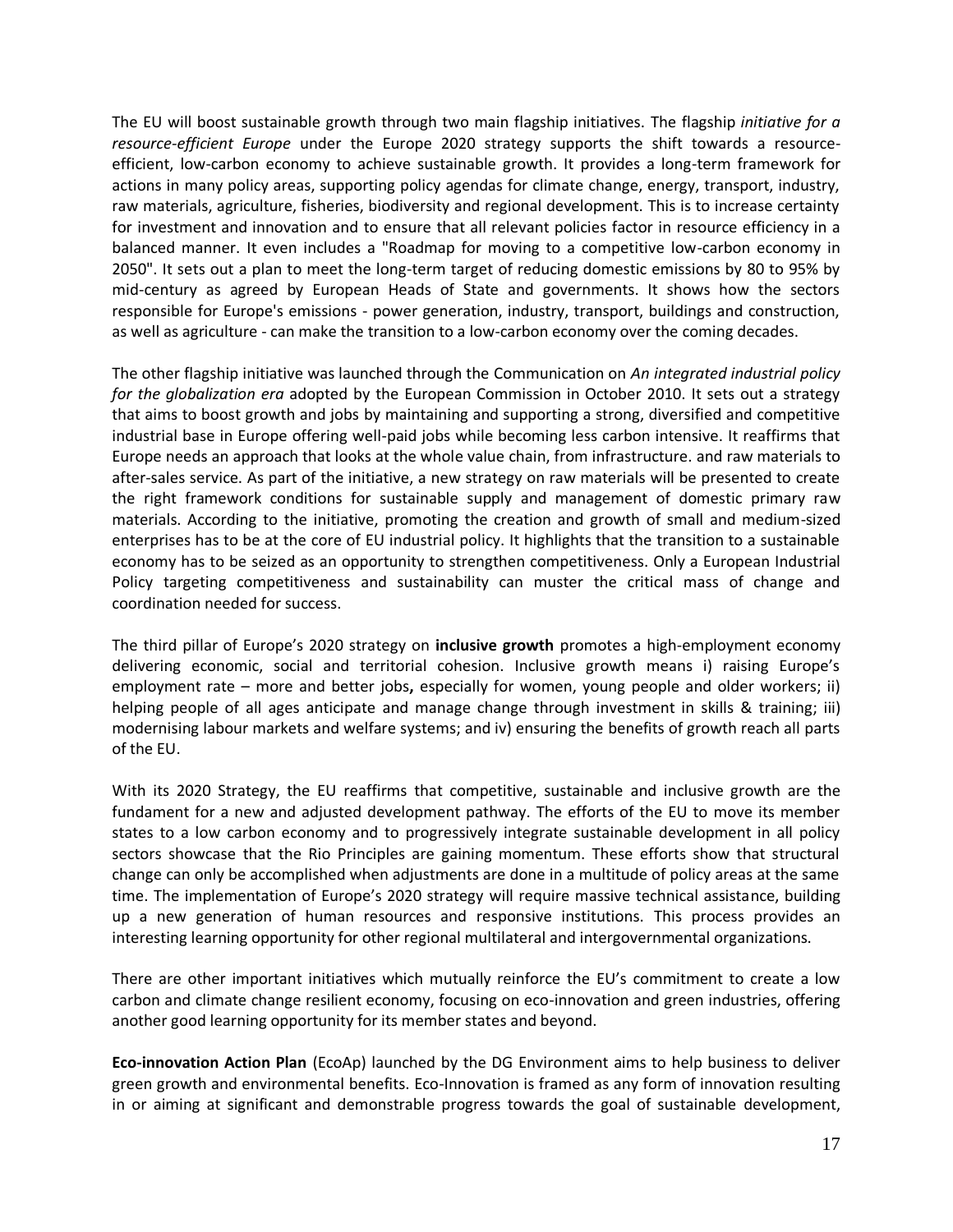through reducing impacts on the environment, enhancing resilience to environmental pressures, or achieving a more efficient and responsible use of natural resources. The expected environmental, societal and commercial benefits of wide-spread adoption of eco-innovation can be considerable. European eco-industries are already a significant economic sector, with an estimated annual turnover of € 319 billion or about 2.5 % of the EU's gross domestic product13 (GDP). In the past two years 45% of European companies operating in manufacturing, agriculture, water and food services have ecoinnovated and benefited from it. During 2012-2013, under current EU financing framework, EcoAP will support the introduction and scaling-up of environmental technologies in the market, in particular by supporting demonstration projects. This will pave the way for more comprehensive follow-up actions under the EU2020 Flagship Initiatives.

The Commission will foster key drivers for the market uptake of eco-innovation by: i) using environmental policy and legislation as a driver to promote eco-innovation (Action 1); ii) supporting demonstration projects and partnering to bring promising, smart and ambitious operational technologies to the market that have been suffering from low uptake (Action 2); iii) developing new standards boosting eco-innovation (Action 3); iv) mobilizing financial instruments and support services for SMEs (Action 4); v) promoting international cooperation (Action 5); vi) supporting the development of emerging skills and jobs and related training programmes to match the labour market needs (Action 6); and vii) promoting eco-innovation through the European Innovation Partnerships foreseen under the Innovation Union (Action 7).

The Commission, in cooperation with the Enterprise Europe Network, will expand the activities of the "environmental assistants for SMEs". The assistants will help SMEs seize the business opportunities created by eco-innovation. The scheme will consolidate environmental sound approaches in SMEs, raise their awareness and facilitate the acquisition of skills to stimulate eco-innovation. In 2012 the Commission will establish a European network of eco-innovation financiers and investors with a view to mobilizing them and defining better their policy needs in order to provide faster investment and finance. The Commission will also help eco-innovative European enterprises gain better access to global markets. The Enterprise Europe Network, European technology centres outside Europe and the EU Delegations will provide additional support for participation in trade fairs and trade visits, for links between SME support networks in Europe and elsewhere and for market intelligence and technology needs assessments.

The DG Enterprise and Industry launched the **Action Plan for Sustainable Consumption and Production** and Sustainable Industrial Policy. Identifying and addressing market failures and regulatory barriers that hinder the competitiveness of environmental industries and influence the uptake of more sustainable solutions by other industries is a key objective of the Action Plan.

All enterprises, including service enterprises, having energy and environment issues as the core source of income are considered part of eco-industries. Two broad categories of eco-industries can be considered, one of small and innovative companies acting in the field of, e.g. renewable energy, waste recycling, environmental auditing and consultancy; the other of more capital intensive enterprises providing goods and services in specific areas, e.g. waste, wastewater, transport. Different policy options are required to address the specificities of each of these categories. Consulting business and other stakeholders is important, notably regarding, the barriers that may hamper growth on the Internal Market; and the mechanisms and incentives to help SMEs to adopt more environmentally friendly and energy efficient solutions.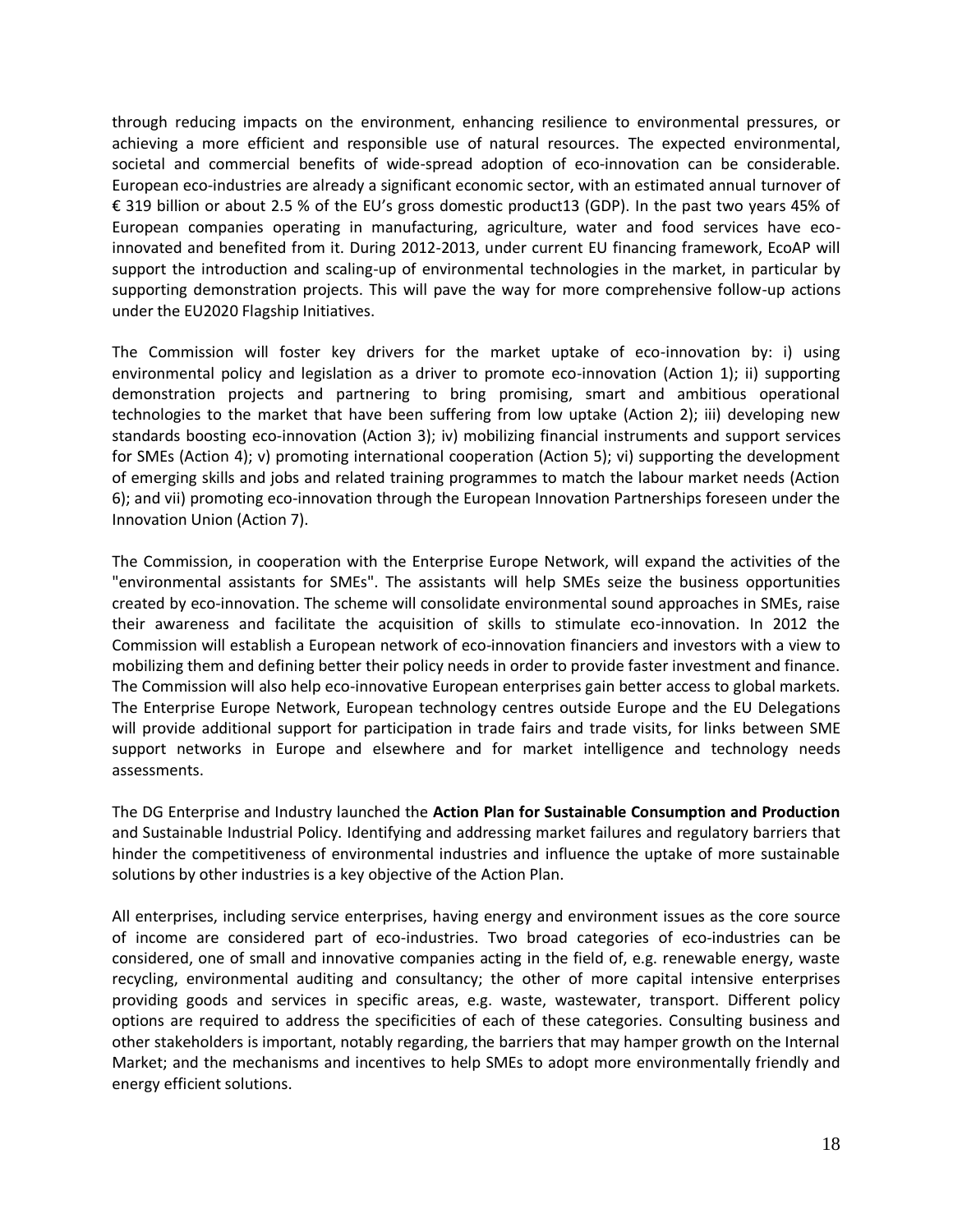The Action Plan (16 July 2008) aims at ensuring EU continued leadership in environmental performance by i) creating a new sustainable product policy, in order to improve the environmental performance of products on the market and help consumers to buy more eco-friendly products; ii) encouraging ecoinnovation so that EU businesses adapt to the markets of the future; iii) supporting the competitiveness of eco-industries; and iv) contributing to a low carbon economy internationally. The Action Plan on Sustainable Consumption and Production and Sustainable Industrial Policy entails following actions: i) Ecodesign standards for a wider range of products; ii) improved energy and environmental [labelling;](http://ec.europa.eu/enterprise/policies/sustainable-business/sustainable-product-policy/labelling/index_en.htm) iii) incentives rewarding eco-friendly products, including green public procurement; iv) work with retailers; v) support to environmental industries; and vi) promotion of sustainable industry internationally.

## <span id="page-18-0"></span>**The Mediterranean Action Plan (UNEP/MAP), Climate Change and Sustainable Development**

Three of the BSEC Member States – Albania, Turkey and Greece - have adopted the Mediterranean Action Plan (MAP) and the Convention for the Protection of the Mediterranean Sea Against Pollution (Barcelona Convention). Turkey has furthermore ratified the Convention on the Protection of the Black Sea Against Pollution and is a member state of the the Black Sea Commission which is tasked to implement the provisions of the Convention and the Black Sea Strategic Action Plan. Although the initial focus of the MAP was on marine pollution control, experience confirmed that socio-economic trends, combined with inadequate development planning and management, were the root of many environmental problems. Consequently, the focus of MAP gradually shifted to include integrated coastal zone planning and management as the key tool through which solutions are being sought.

Seven Protocols addressing specific aspects of Mediterranean environmental conservation complete the MAP legal framework: i) Dumping Protocol (from ships and aircraft); ii) Prevention and Emergency Protocol (pollution from ships and emergency situations); iii) Land-based Sources and Activities Protocol; iv) Specially Protected Areas and Biological Diversity Protocol; v) Offshore Protocol (pollution from exploration and exploitation); vi) Hazardous Wastes Protocol; and the vii) Protocol on Integrated Coastal Zone Management (ICZM).

The **Mediterranean Commission on Sustainable Development** (MCSD) is an advisory body to the Contracting Parties. It has a unique structure of representatives of the 22 Contracting Parties as well as 15 rotating representatives from local authorities, business community and NGOs, forming, on equal footing, a think-tank on policies for promoting sustainable development in the Mediterranean Basin. The MCSD coordinated the preparation of the Mediterranean Strategy on Sustainable Development (MSSD), which was adopted by the Contracting Parties in 2005. The MCSD framework provides guidance for national decision makers to address sustainable development issues, implement international agreements and initiate partnerships. It is also a benchmark against which the entire Mediterranean community can monitor and assess its contribution to a common vision of a sustainable Mediterranean. The Strategy pursues four main directions: i) contribute to economic development while building on Mediterranean assets; ii) reduce social disparities and fulfill MDGs while strengthening diversity; iii) ensure sustainable management of natural resources and change consumption and production patterns; and iv) improve governance at local, national, regional levels. The MSSD identifies priority fields of action: water; energy; transport; tourism; agriculture; urban development, and; sea and coastal management. For each of these, orientations and possible actions are proposed. Since 2005, MAP supports technically and financially the formulation of national strategies for sustainable development.

During the 16th Meeting of the Contracting Parties to the Barcelona Convention and its Protocols held in Marrakesh in November 2009, adaptation to climate change in the Mediterranean coastal and marine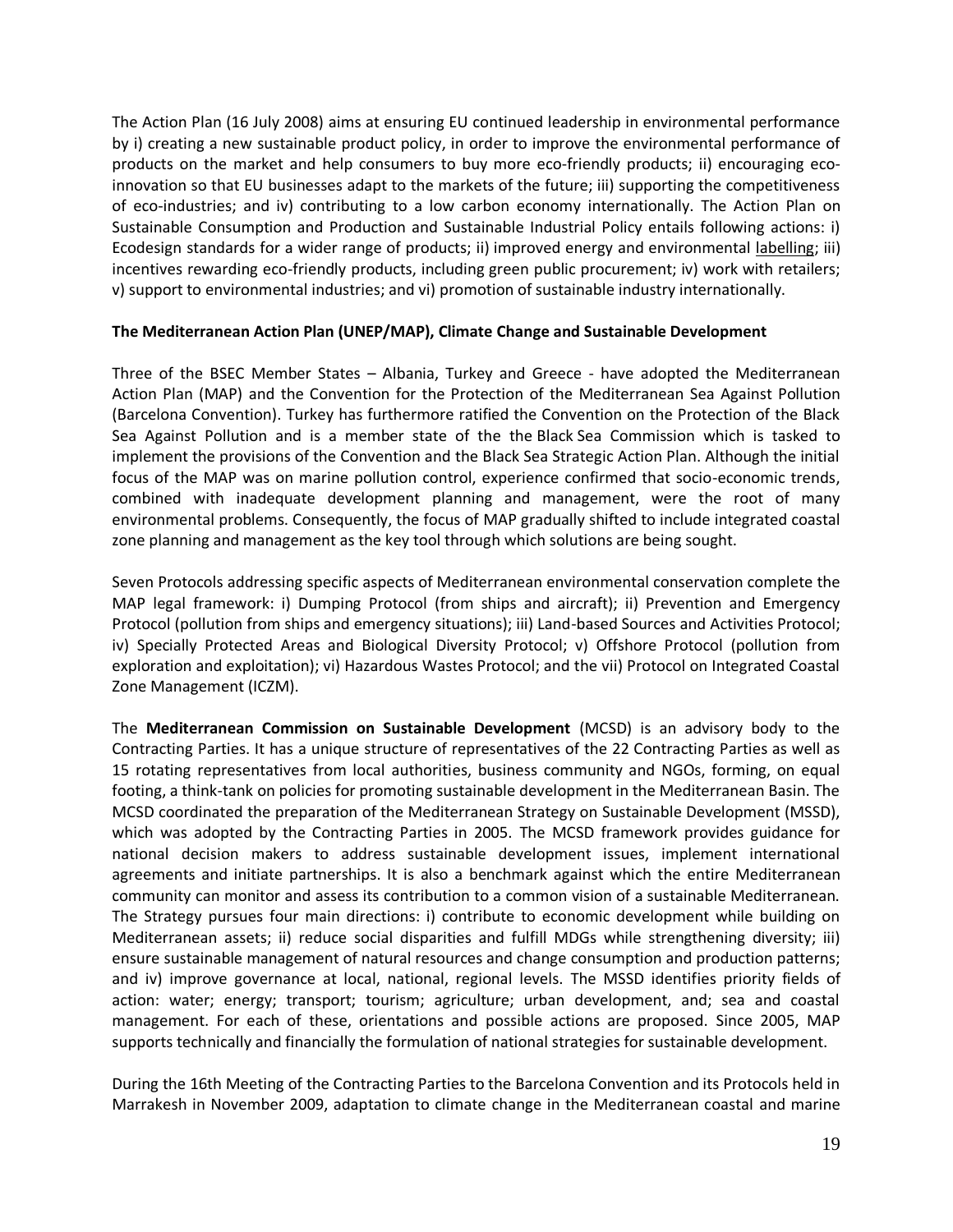environments was identified as a priority issue requiring attention. Accordingly, climate change adaptation in the coastal zone has been incorporated into the "**Marrakesh Declaration**" and the Regional Activity Centers were further tasked to implement associated climate change activities within the framework of the Mediterranean Strategy on Sustainable Development.

Six MAP Regional Activity Centres (RACs) are based in Mediterranean countries, each offering its own environmental and developmental expertise for the benefit of the Mediterranean community in the implementation of MAP activities. Climate change and green economy was consequently introduced into the focus areas and multi-annual work programmes of the Regional Activity Centers.

Within the MAP umbrella, the specific objective of the **Priority Actions Programme/Regional Activity Centre (PAP/RAC)** is to contribute to sustainable development of coastal zones and sustainable use of their natural resources. In this respect, PAP/RAC's mission is to carry out the tasks assigned to it in Article 32 of the Protocol on Integrated Coastal Zone Management in the Mediterranean (2008). In addition to its well-established role in supporting Integrated Coastal Zone Management in conjunction with Contracting Parties, the MAP is aware of the pressing need to address the impending impacts of changes in coastal climate and their implications for ongoing coastal resilience. In light of this, climate change adaptation has become an important new mandate of the PAP/RAC and has recently been adopted into its proposed five-year Programme of Work of UNEP/MAP.

Other Regional Activity Centers are increasingly incorporating climate change within the respective mandates advancing a number of research initiatives and pilot projects, especially the Blue Plan Regional Activity Centre and the Cleaner Production Regional Activity Centre. The **Blue Plan Regional Activity Centre (BP/RAC)** adopts a systemic and prospective approach to Mediterranean environment and development issues using observation and evaluation tools and generating indicators. Experts produce scenarios for reconciling the environment and the realities of socio-economic development in a drive to help Mediterranean countries make decisions with the future in mind. BP/RAC produced a number of climate change studies, on e.g. adaptation in the water sector; energy efficiency and buildings; impacts of climate change on the water resources of four major Mediterranean catchment basins; and evaluation of the economic impacts of extreme events. It also achieved to include a chapter on climate change in the report State of the Environment and Development in the Mediterranean (2009).

The **Cleaner Production Regional Activity Centre (CP/RAC)** promotes the reduction of industrial waste from the Mediterranean industrial sector and disseminates tried-and-tested cleaner production techniques. The centre also organizes training programmes, and promotes the exchange of experts, facilitating technology transfer within the region. CP/RAC initiated various pilot projects within the wider framework of green economy. It is the regional hub to move forward models of development that fit within the eco-system's carrying capacity and are low-carbon as shifting to sustainable consumption and production and thus decoupling development from environmental degradation and resource depletion becomes an urgent need due to the pressure that the economic development of the 21 regional countries is exerting on the local environment.

The CP/RAC works to build capacity and contribute to the exchange of knowledge in such areas as i) Adopting cleaner production and pollution prevention as factors of competitiveness and economic performance for SMEs; ii) Reducing the generation of hazardous chemicals and their use by means of the best available techniques (BAT) and the best environmental practices (BEP); iii) Promoting initiatives for innovation and entrepreneurship that contribute to a healthier and more sustainable lifestyle for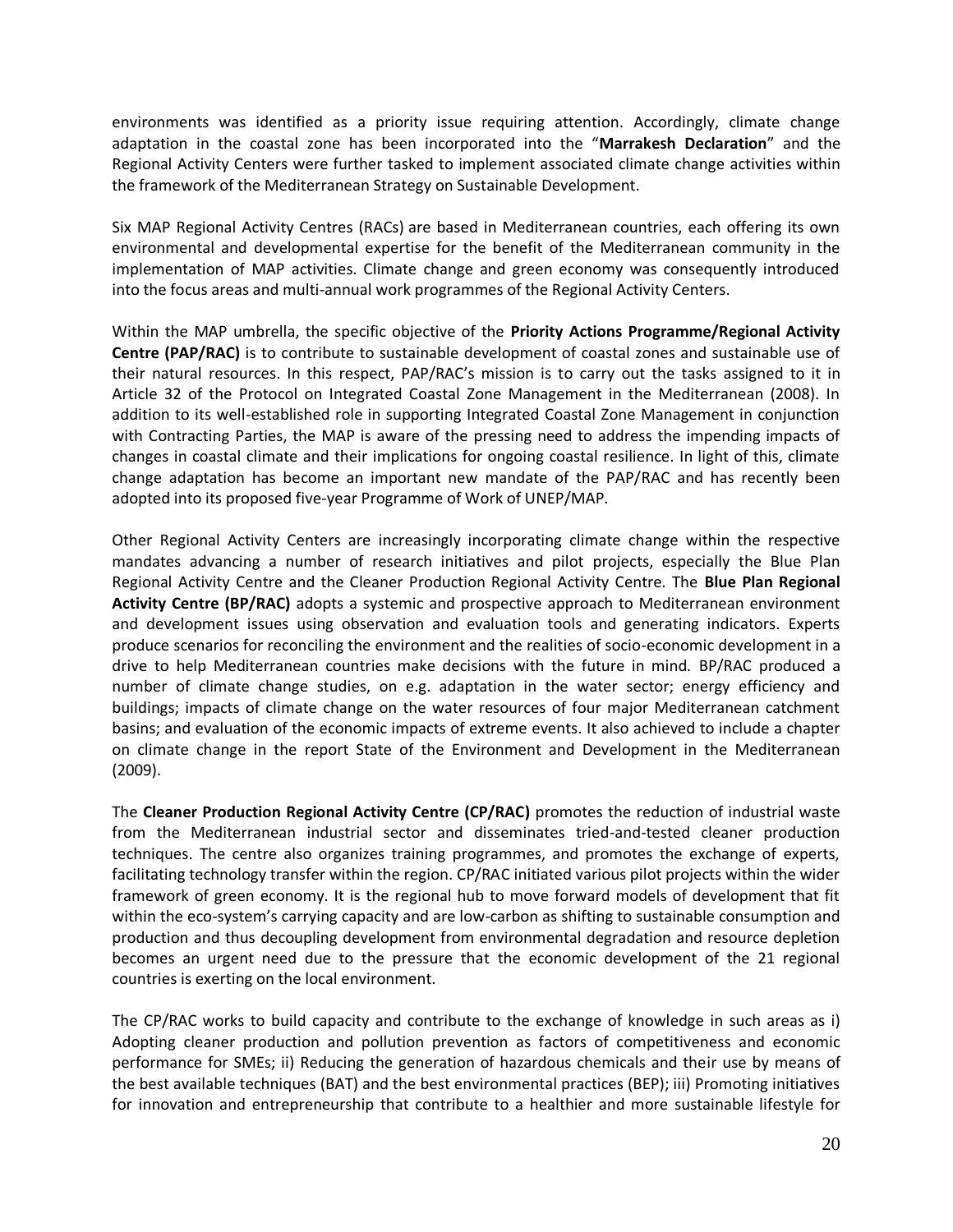citizens; iv) Introducing environmental criteria in the purchasing processes of public authorities (green public procurement); v) Introducing the concept of sustainability on university and business school curricula; and vi) Incorporating education on sustainable consumption and lifestyles into the work plans of civil society organisations.

The Regional Activity Centre for Cleaner Production (CP/RAC) in compliance with the tasks of the Meditterranean Action Plan (MAP) to support the Mediterranean Strategy for Sustainable Development (MSSD) and in line with the agenda of the UNEP Green Economy Initiative has decided to explore the opportunities green entrepreneurship presents to tackle environmental and social challenges and to promote sustainable lifestyles in the Mediterranean region. The RAC believes that developing an entrepreneurial green spirit, is not only strategic to deal with environmental, social and economic challenges but even to convert regular constraints into innovative opportunities to be scaled up for a more global impact.

In order to achieve these goals, CP/RAC has prepared a strategic action plan which means to implement through the following three phases: i) State of the Art on Green Entrepreneurship in the Mediterranean Countries: dissemination of a report and several business cases of green entrepreneurs of the entire region; ii) Awareness rising on governments, businesses and financial institutions: organization; iii) Technical assistance for pilot projects and support to green entrepreneurs. CP/RAC has collected business cases of green entrepreneurs from different sectors of the region, including seven from Turkey and Greece on topics such as organic food production and sustainable inclusive manufacturing, resource efficient service provision, sustainable agrotourism and renewable energy production (biofuels from olive pulp).

## <span id="page-20-0"></span>**United Nations Conference on Sustainable Development (Rio+20)**

An active role by governments in international processes can promote coherence and collaboration in the transition to a green economy. The United Nations Conference on Sustainable Development (Rio +20) summit in 2012 will provide an invaluable opportunity for the international community to promote green economy action given that one of the two themes for the summit is "a green economy in the context of sustainable development and poverty eradication." The objective of the conference is to secure renewed political commitment for sustainable development, assess the progress to date and the remaining gaps in the implementation of the outcomes of the major summits on sustainable development, and address new and emerging challenges. The seven critical issues to be discussed at the conference are green jobs, energy, cities, food, water, oceans and disasters. The conclusions of the conference will be taken up by policy makers, business, international organizations and the civil society around the world and will further accelerate action on sustainable development. It will be a need for the multilateral organizations in the Black Sea region to take up the conclusions of the conference and further promote its implementation on a regional level. In preparation for accelerating national-level green economy action, the United Nations Environmental Management Group is coordinating with 32 international organizations to develop an inter-agency assessment on how the expertise of the different UN agencies, funds and programmes can contribute directly to supporting countries in the transition to a green low-carbon economy.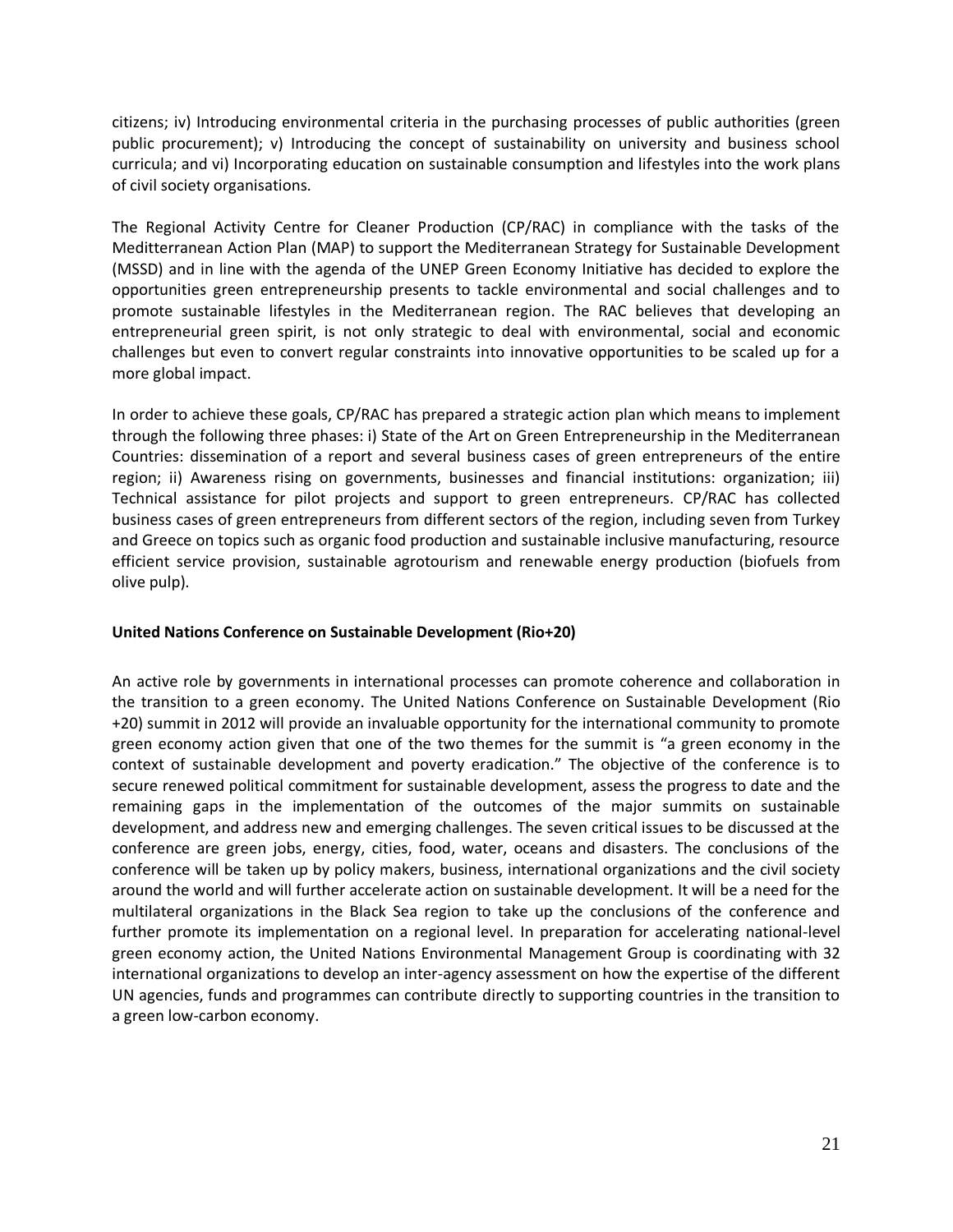#### <span id="page-21-0"></span>**BSEC, Sustainable Development and Green Economy**

For green growth to succeed, a structural shift in policy making is needed and the implementation of a linked set of multiple actions on multiple fronts. It requires establishing sound regulatory frameworks, prioritizing government investment and spending in areas that stimulate the greening of economic sectors, limiting Government spending in areas that deplete natural capital, employing taxes and market-based instruments to promote green Investment and innovation, investing in capacity building and education as well as strengthening international governance. The IPCC is the prime example for the need to cooperate internationally and to achieve a binding global agreement to tackle climate change and to build up a low carbon and climate change resilient society in the long run. There is a growing interest from intergovernmental organizations and regional initiatives around the world to take up the topic of climate change and green economy and to use regional governance spaces for fighting transboundary related climate change threats, to incentivize transnational technology transfer, to establish common quality standards for green industries or to liberalize trade flows to enhance green trade. For example, and as highlighted above, the EU embarked with its Europe 2020 Strategy to move the region to smart, sustainable and inclusive growth. Cleaner production and consumption is also at the core of the UNEP/MAP and integral part of the sustainable development policy framework of the Barcelona Convention.

Green Economy is expected to experience a boost in the BSEC region, especially promoted through the BSEC regional initiatives and recently adopted declarations. The BSEC Green Energy Initiative has set up a Green Energy Task Force within the BSEC Working Group on Energy. The BSEC Working Group on SME adopted an Action Plan for the Black Sea Economic Cooperation focusing on green entrepreneurship and sustainability. The Black Sea Trade and Development Bank (BSTDB) is discussing the establishment of a multilateral Environmental Fund focusing on financing renewable energy and energy efficiency projects. The BSEC Business Council is creating a "Green Business Network in the BSEC Region" focusing on renewable energy sources. The International Center for Black Sea Studies (ICBSS) published a policy brief on greening the Black Sea economies, organized bilateral energy forums and networks and is embarking to launch a green trade project focusing on sustainable agriculture. Another important initiative was recently implemented by the Union of Black Sea and Caspian Confederation of Enterprises and funded GIZ. It enhanced the capacities of business support organizations in the Ukraine, Azerbaijan and Georgia to develop green business support strategies.

On 25 June 1992, the Heads of State and Government of eleven countries: Albania, Armenia, Azerbaijan, Bulgaria, Georgia, Greece, Moldova, Romania, Russia, Turkey and Ukraine signed in Istanbul the Summit Declaration and the Bosphorus Statement giving birth to the Black Sea Economic Cooperation (BSEC). It came into existence as a unique and promising model of multilateral political and economic initiative aimed at fostering interaction and harmony among the Member States, as well as to ensure peace, stability and prosperity encouraging friendly and good-neighbourly relations in the Black Sea region. The principal regular decision making organ of the Organization of the Black Sea Economic Cooperation is the Council of the Ministers of Foreign Affairs. The chairmanship-in-office is executed on a rotating basis for the duration of six month by the Member States (July-December 2010: Greece; January-June 2011: Romania; July-December 2011: Russia; January-June 2012: Serbia).

The BSEC Headquarters – the Permanent International Secretariat of the Organization of the Black Sea Economic Cooperation (BSEC PERMIS) – was established in March 1994, is located in Istanbul and accommodates the executive management units of the BSEC Working Groups. There are eighteen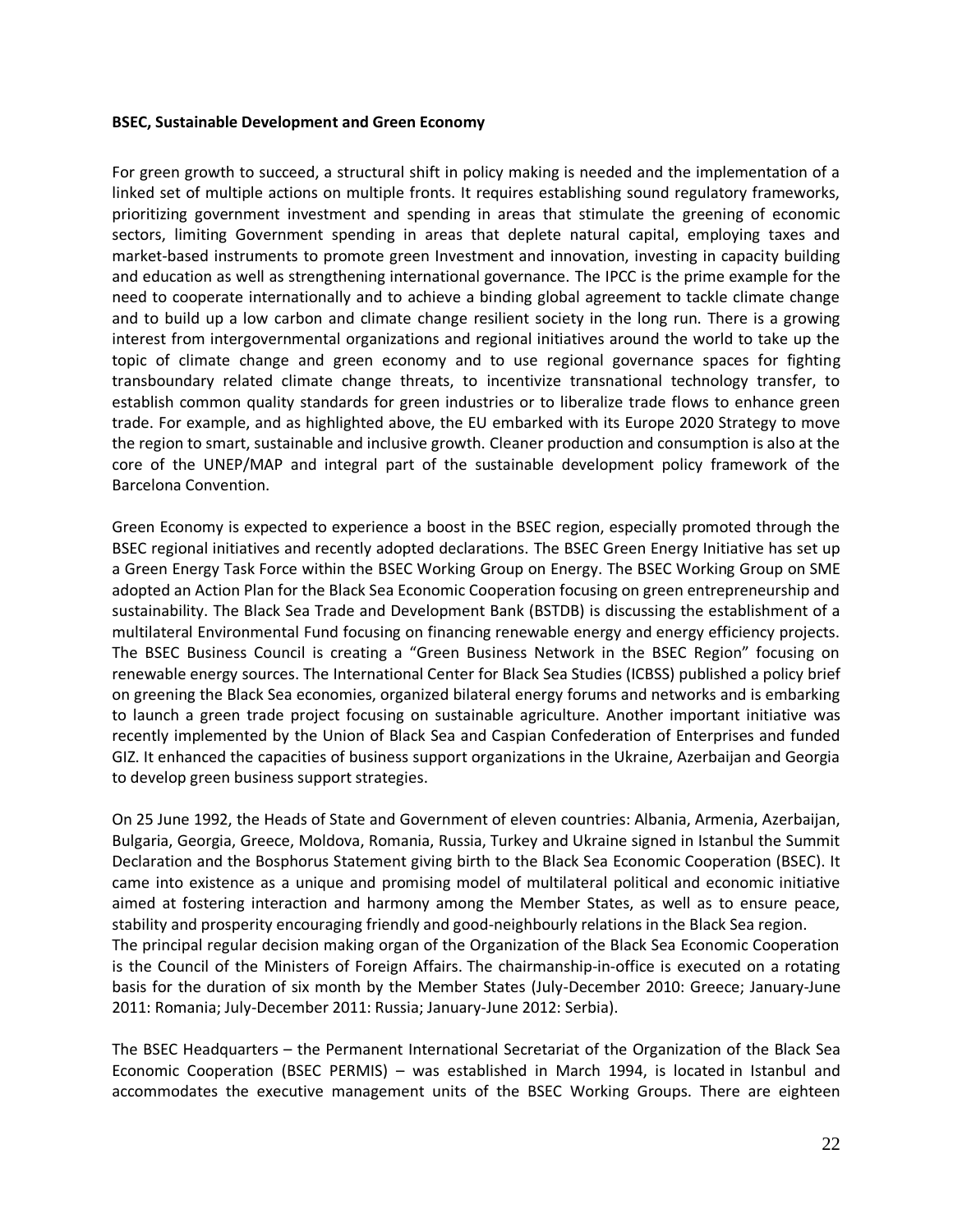Working Groups established, including on the following areas of cooperation: Banking and Finance; Energy; Emergency Assistance; Communications; Culture; Education; Science and Technology; Tourism; Trade and Economic Development; Agriculture and Agro-industry; SMEs; Customs Matters; Environmental Protection; Combating Crime; Health Care and Pharmaceutics; and Institutional Renewal and Good Governance. Working Groups are in general guided by so-called joint ministerial declarations, comprised by focal points of the Member States and operate under an action plan or work programme coordinated by an executive manager.

BSEC furthermore consists of BSEC related bodies and BSEC affiliated centers. The BSEC related bodies that have their own budgets shall perform their functions in accordance with their basic instruments and with due respect to the principles of the BSEC set forth in the "Summit Declaration on Black Sea Economic Cooperation" of 25 June 1992 and in this Charter, e.g. Parliamentary Assembly of the Black Sea Economic Cooperation (PABSEC), the BSEC Business Council, the Black Sea Trade and Development Bank and the International Center for Black Sea Studies.

Τhe Hellenic Chairmanship-in-Office initiated a new concept under the motto "The Black Sea turns Green". Its aim was to promote green development and entrepreneurship in the BSEC Region. In accordance with the central theme, Greece undertook initiatives in the fields of green development and entrepreneurship. During the Greek Chairmanship the "Green Energy Development Initiative" was launched by the BSEC Ministers of Energy and the Council of Ministers of Foreign Affairs adopted a Joint **Declaration on Combating Climate Change in the wider Black Sea** (26 November 2010). The declaration recognizes the importance of developing and implementing regional approaches as appropriate for combating the negative impacts of climate change as well as for reversing continuing trends of biodiversity loss and ecosystem degradation. It acknowledges that environmental technologies and practices aiming at protecting the land and marine environment, biodiversity and natural resources can secure a future of welfare for the region. At the same time the declaration emphasizes that the response to climate change is an opportunity for promoting green economy, creating new prospects for enhanced regional cooperation and economic development in the region, by also focusing on a gradual turn towards new technologies, including cleaner energy and higher energy efficiency projects.

Through the declaration, the BSEC Council of Ministers of Foreign Affairs agreed to i) develop regional policy approaches on mitigating climate change with respect to the capabilities of the countries concerned and at the same time ensuring energy security and a sustainable development process providing for growth, employment and welfare; ii) strive to develop common approaches on climate change demonstrating leadership and strong commitment to action in the international arena, aiming at contributing to international and regional agreements through seeking the possibility of developing common policy positions, as well as project- based initiatives; and iii) to strengthen collaboration on addressing common challenges by elaborating shared plans and initiatives concerning the implementation of models of environmental risks assessment, especially early warning prediction models, with the aim of taking joint measures and increasing safety precautions against disasters in the wider Black Sea area.

The Joint **Declaration of the Ministers in Charge of Environmental Protection** of the BSEC Member States (Bucharest, 31 May 2011) acknowledges the global challenges in the 21st century, particularly the impacts of climate change which require regional concerted actions in the field of environmental protection and environmental risk management. *It underlines* the importance of an enhanced cooperation among the BSEC Member States, particularly by harmonizing the environmental approaches at the regional level, by promoting exchange of good practices and transfer of technical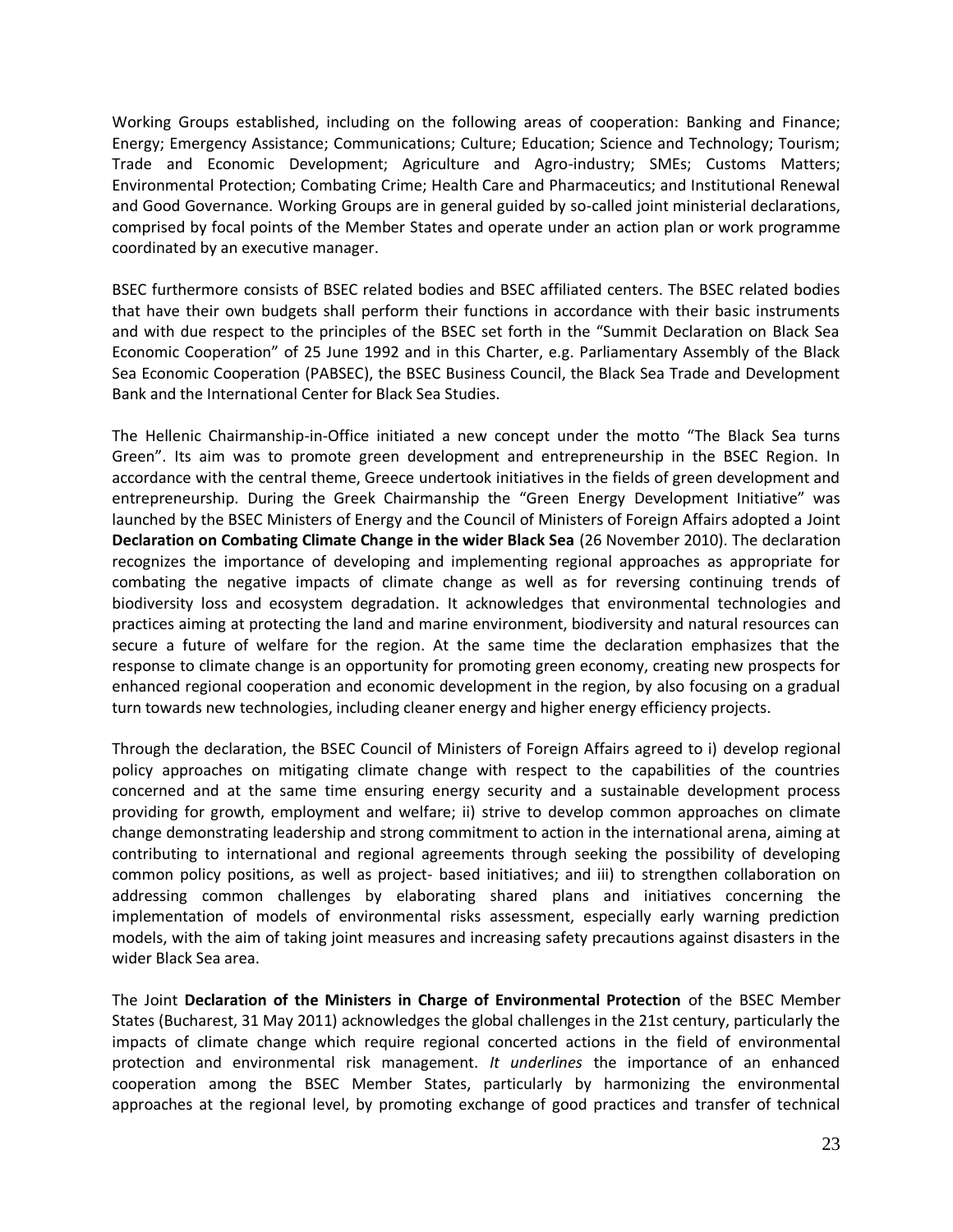know-how and by concrete measures and projects related to biodiversity conservation, integrated coastal zone and river management, tackling of pollution sources, as well as to environmental integration monitoring, research and eco-innovation activities. It *stresses* the need to improve the monitoring system using common indicators of the state of environment in our Member States which is essential for the establishment of further actions and measures required in order to protect and, if necessary, rehabilitate the environment. *It expresses* the determination to enhance the cooperation with EU in the field of environmental protection and to use Environment Partnership of the Black Sea Synergy as an opportunity for future development of environmental projects. BSEC intends to initiate and promote cooperation with other regional organizations, institutions and initiatives, such as the Commonwealth of Independent States (CIS), the Central European Initiative (CEI), the Council of Baltic Sea States (CBSS) and UNEP Mediterranean Action Plan (UNEP-MAP) to cooperate with BSEC in the development of concrete environment projects focused on common problems. BSEC aims to enhance further the co-operation between BSEC and the Commission on the Protection of the Black Sea against Pollution.

Furthermore, the BSEC **Action Plan on Environmental Protection** aims to support promoting the incorporation of environmentally important approaches in the economic and social development; developing a harmonized environmental legislation in the BSEC Member States, based on the best practice and experience existing in the Pan-European region, taking into account the legislative framework of the European Union; promoting the use of economic incentives and tools in the field of the environmental protection in order to ensure funding for projects of mutual interest; and promoting development of innovative, environmentally friendly and resource saving technologies. There is the intention to e.g. i) explore ways of developing an Ecotourism Network in the BSEC region in coordination with the Working Group on Cooperation in Tourism, and if appropriate with other BSEC Working Groups; ii) streamline the BSEC activities towards exploring investment programs directed at preservation of the region's environment, as well as the development of green technologies; iii) to seek ways of complementary cooperation with the Commission on the Protection of the Black Sea against Pollution; and iv) to provide the mechanisms of integrated management of the rivers' ecosystems of international importance which are covered by the sphere of BSEC activities.

The **Plan of Action of the Working Group on SMEs** was re-focused on green entrepreneurship and sustainable development. It reaffirms that sustainable development in the region will require to limit climate change consequences on SMEs, society and environment and turn to clean energy production; to ensure sustainable transport systems, to meet the economic, social and environmental needs; to improve conservation and management of natural resources; to develop of sustainable production (sustainable use of renewable energy, management of non-renewable materials, management of nonrenewable energy sources and the maintenance or restoration of ecological systems and environmental burden from production processes); to create social and environmental consciousness with solidarity between and within generations aiming life quality; to create incentives for business development in accordance with the principles of sustainable development.

The Working Group aims to design and implement a systematic and substantial support of green entrepreneurship within the framework of an integrated plan in each BSEC member state. Objectives are as followed:

- Highlight the role of the state to promote green entrepreneurship and green economy.
- Adopt policies of energy saving and alternative energy resources.
- Contribute to the simplification and clarification of the existing institutional framework for new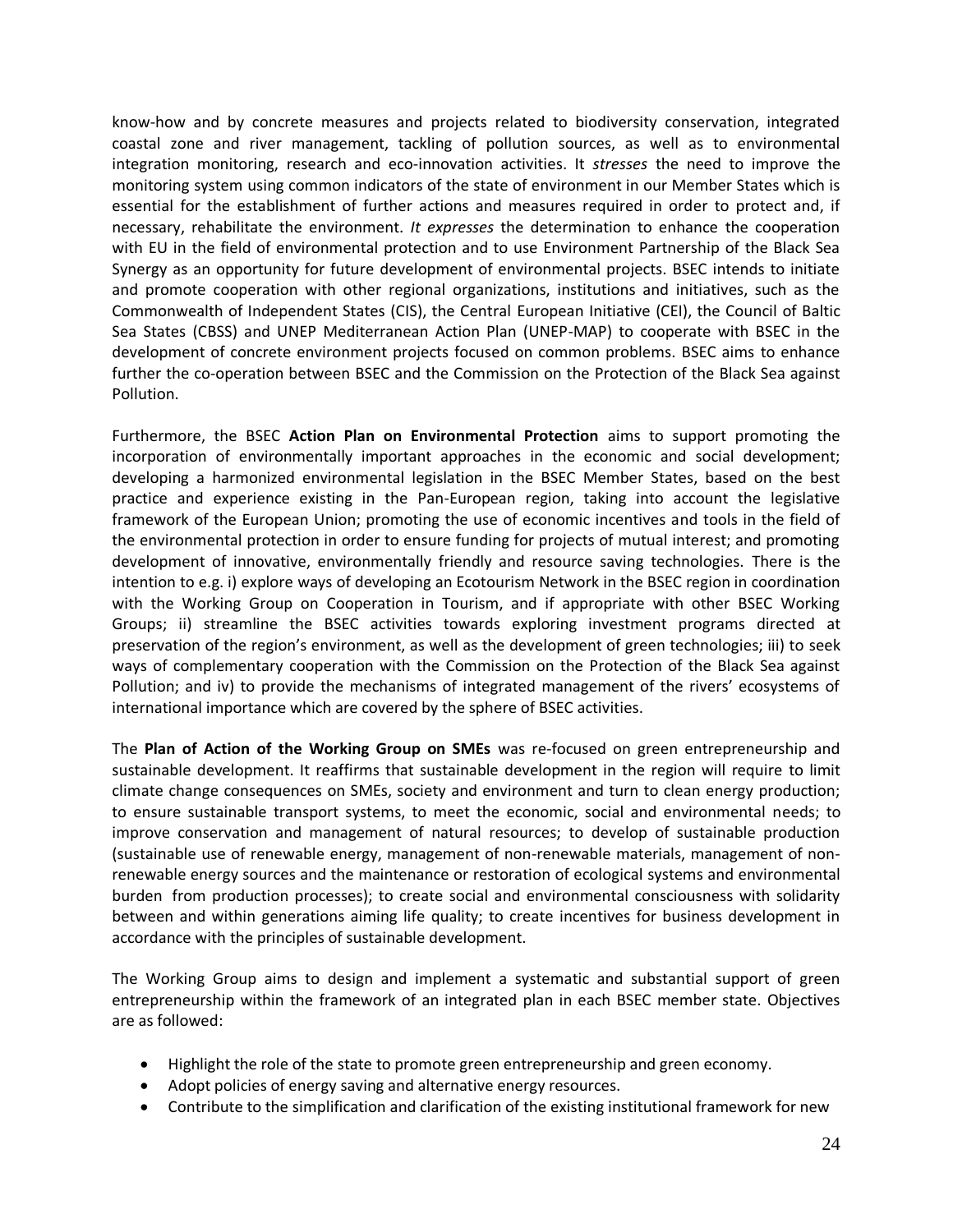areas and activities related to green entrepreneurship.

- Inform on incentives to develop expertise in areas such as management and energy conservation, waste management, recycling, and conservation of water etc.
- Rise awareness about reducing energy and especially the environmental footprint of manufacturing operations.
- Encourage the development and marketing of green products and services, producing environmentally friendly products.
- Adopt a systematic turn to green procurement in the public sector.
- Improve the environmental and social profile of the business and increase social acceptance for the manufacturing activities.
- Promote compliance of SMEs in the manufacturing sector with international environmental standards.
- Explore the possibility of financing action plans on green entrepreneurship by the EU.
- Cooperation between entrepreneurs from the member states as well as between agencies and organizations responsible for SME support.
- Develop environmental culture through networking.

The BSEC **Green Energy Initiative** has set up a Green Energy Development Initiative Task Force**,** within the BSEC Working Group on Energy, with the aim to identify common aspects of the green growth policies pursued by each Member State and specify relevant issues within which regional cooperation can be most effective. At its Bucharest Meeting, the Council also established a Green Energy Development Task Force within the BSEC Working Group on Energy by adopting its Terms of Reference. The said Task Force will promote innovative, environmentally friendly and resource saving technologies for achieving sustainable development, enhancing energy security and protecting and managing the natural resources and environment of the region. It was also agreed to encourage investments and support market based energy infrastructure by promoting environmentally sustainable and economically viable projects, to further diversify sources and routes and reinforce Green Growth.

Within the Yerevan **Declaration on Prospects of Cooperation in the Field of Transport in the BSEC Region** (27 March 2009) the BSEC Transport Ministers agreed to further exert joint efforts for promoting the sustainable and efficient transport operations based on mutually acceptable transport policies in the BSEC Member States. Through the she Sofia Joint Declaration on Strengthening the Co-operation in the Field of Transport in the BSEC Region (15 April 2010) it was agreed to consult with competent national authorities to consider the possibility to elaborate an Integrated Maritime Policy in the field of Maritime Transport, Ports, Shipbuilding and Ship-repairing in the Region as an important factor for sustainable economic growth. They also agreed to make use of innovative transport solutions and intelligent transport systems (ITS). Furthermore, during the Romanian Chairmanship-in-Office the **Black Sea Regional Centre of Excellence on Renewable Energy** (BS‐RCEREN) was set up in Bucharest with the aim to have a watchdog and advisory function regarding renewable energy sources, technology development and deployment potentials and investment opportunities in the Black Sea region as well as to act as a regional forum and learning platform for the region. The **Black Sea Regional Energy Centre** (BSREC) was inaugurated in 1995 following the Chalkidiki Ministerial Meeting, held in 1994 in Greece. The establishment of the Centre was a joint initiative of the European Commission, under its SYNERGY Programme, and the countries of the Black Sea region, i.e. Albania, Armenia, Azerbaijan, Bulgaria, Georgia, Greece, Moldova, Romania, Russia, Turkey and Ukraine. Since 1999, the Former Yugoslav Republic of Macedonia, and since 2001, Serbia have become members of the BSREC as well. The Black Sea Regional Energy Centre acts as a focal point for energy related activities, aimed at developing the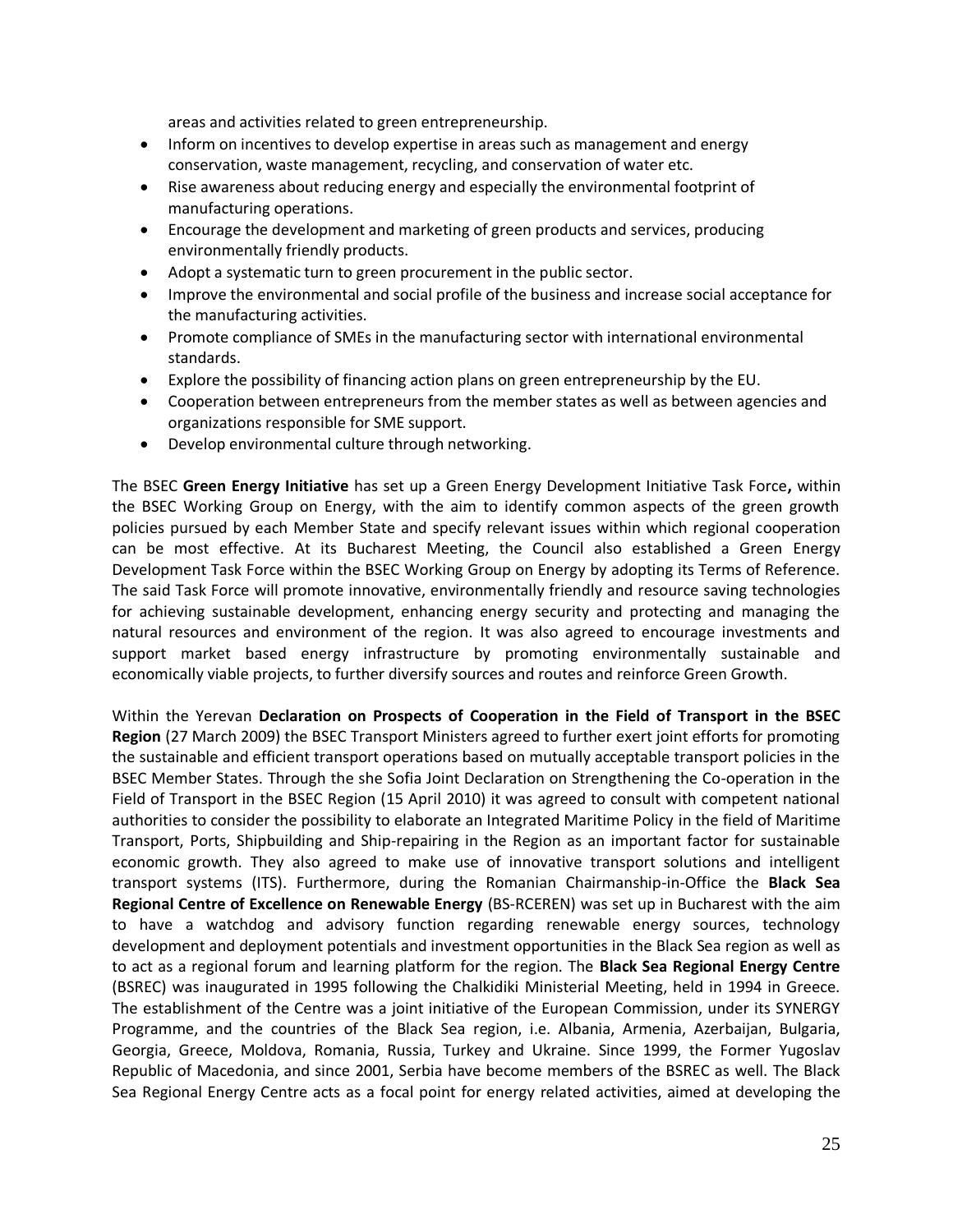co-operation between the Black Sea region countries and the EU in the energy field. Apart from its international activities, the BSREC is actively involved in the Bulgarian energy issues, acting as a Bulgarian energy society.

The BSEC Member States, by the "Agreement Establishing the **Black Sea Trade and Development Bank**" (BSTDB) done in Tbilisi on 30 June 1994, set up the BSTDB. The purpose of the Bank shall be to effectively contribute to the transition process of the Member States towards the economic prosperity of the people of the region and to finance and promote regional projects and provide other banking services to projects of the public and private sectors in the Member States and trade activities among the Member States in conformity with the provisions of the Agreement Establishing the BSTDB. The environmental mission of the Bank is to integrate environmental concerns into the assessment procedures of Bank financed operations and to be an effective intermediary and interlocutor for the provision of environmentally clean technologies in a cost-effective and economically feasible manner. The ultimate objective of the Bank is the promotion of sustainable development and the progression towards prosperity of member countries. The Bank will encourage prospective clients to undertake measures aimed at reducing energy intensity and promoting energy efficiency. The Bank will give special attention to preservation of natural conditions and pollution prevention of ground water, wetlands, coastal areas, natural parks and protected areas, forest resources, fisheries and wildlife, and in particular will seek to prevent any further pollution of the Black Sea. The Bank will ensure that at a minimum the projects financed by the Bank are environmentally neutral. In promoting environmental soundness and sustainable development BSTDB is guided by its Environmental Policy, which was approved by its Board of Directors in March 2001. The Policy document states the BSTDB's mission and its general environmental principles, environmental standards it follows, technical cooperation, public consultation requirements, disclosure of information as well as Environmental Assessment details. Currently BSTDB is engaged in the review and update of its Environmental Policy and \ once approved by its Board of Directors it will replace the existing Policy document.

The **Union of Black Sea and Caspian Confederation of Enterprises** (UBCCE) recently finalized an important project which aimed to enhance the capacities of business support associations to develop green business support strategies. The Union of Black Sea and Caspian Confederation of Enterprises is an international union composed of central, private, voluntary, nationally representative, horizontal business organizations from the countries neighboring or having strong geographical ties with the Black Sea and Caspian Region. The Union, with its headquarters based in Istanbul, Turkey ensures permanent contacts in 19 business organizations from 16 countries, as of March 2011. The Hellenic Federation of Enterprises (SEV) runs the Presidency of the Union since March 2009, whereas Azerbaijan Turkey Business Association (ATIB) and Turkish Confederation of Employer Associations (TİSK) run the Vice Presidencies.

The overall goal of the project was the elaboration of a business strategy that helps private sector associations and enterprises to respond to the multiple challenges and opportunities of climate change in an efficient and proactive manner. The strategy gave orientation to the business sector and addressed information needs, management issues, business opportunities, technology transfer and cooperation with a special focus on green business, climate-friendly technologies, energy and resource efficiency. The project assumption stated that the private sector organizations like chambers and associations are not yet prepared to cover the respective information and training needs of their members. So far, a broad lack of awareness for climate-relevant topics has to be stated among companies and decisionmakers. In addition, there is insufficient exchange of information, experiences and know how, particularly with regard of climate and environment-friendly technologies. This is not only true within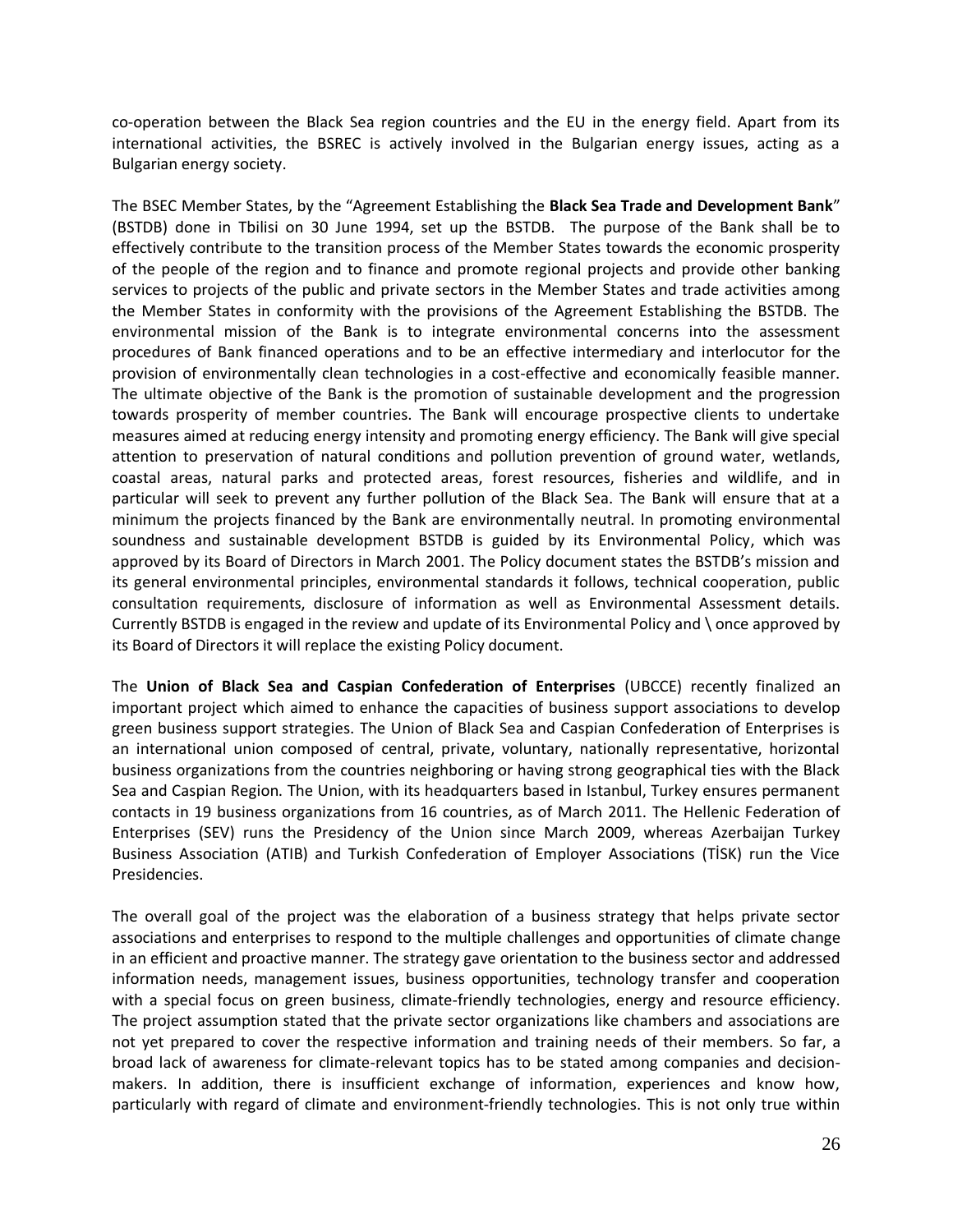the business sector of the Black Sea and Caspian region but also with respect to exchange with according European associations. Therefore UBCCE identified the necessity to develop a comprehensive strategy, addressing climate change from a private sector perspective, taking into account the situation of the regional business community. The strategy includes both, promotion of climate-friendly production and the concerted enhancements of the national and regional environmental technology sectors. The project was piloted in the Ukraine, Azerbaijan and Georgia, where it prepared national green support strategies.

## <span id="page-26-0"></span>**Conclusions**

Green growth is acknowledged to be the instrument for turning the low-carbon and climate change resilient development vision into reality. It can shape strategies for a response to climate change by reducing carbon emission through the development, improvement and deployment of various renewable energy sources and efficient energy use. At the same time, it can stimulate economic growth and equip an economy with better tools to cope with rapid demographic changes by fostering green businesses and accompanying synergy effects, and generating green jobs. It can also help a society to tackle resource scarcity and improve the environment and natural assets, including ecosystems and biodiversity, through improved and enhanced natural asset and resource management.

Greening of economies is not generally a drag on growth but rather a new engine of growth, that it is a net generator of decent jobs, and that it is also a vital strategy for the elimination of persistent poverty. Sustainable agriculture, fisheries, water, forestry, renewable energies, manufacturing, buildings, transport and sustainable tourism are considered the sectors with the greatest potentials for contributing to a sustainable economy, as sources of employment and income as well in terms of greenhousegas emission and use of natural resources for raw material. The global market for environmental products and services is projected to double from \$1,370 billion per year at present (2009) to \$2,740 billion by 2020.

The rapid growth of capital markets, the growing green orientation of these markets, the evolution of emerging market instruments such as carbon finance and microfinance, and the green stimulus funds established in response to the economic slowdown of recent years, are opening up the space for largescale financing for a global green economic transformation. The development finance institutions at international and national levels will play a key role in supporting the green economy, like the Black Sea Trade and Investment Bank, or the National Investment Banks of Turkey and Bulgaria. The role of these financial institutions in supporting a green economy transformation needs to be strengthened further. They could, for instance, adopt the goal of supporting green economy development and link it to specific targets such as CO2 emissions reduction, access to water and sanitation, biodiversity promotion, on top of poverty alleviation. They could also measure the net contribution of their activities to climate change, biodiversity loss and the green economy at large. Policies can be designed to improve the "green efficiency" of their portfolio, examining for example the carbon and ecological footprint of their investments. In addition, these institutions also influence the nature of investments and public financing through loans agreements and due diligence in their lending procedures.

Opportunities for sustainable lending are also prevalent for commercial banks and at the microlevel. An ever growing number of commercial banks develop in-house capacities for lending targeting green sectors, particularly for renewable energy sources. But disclosing environmental information of the banks' operations becomes also increasingly part of corporate social responsibility practices.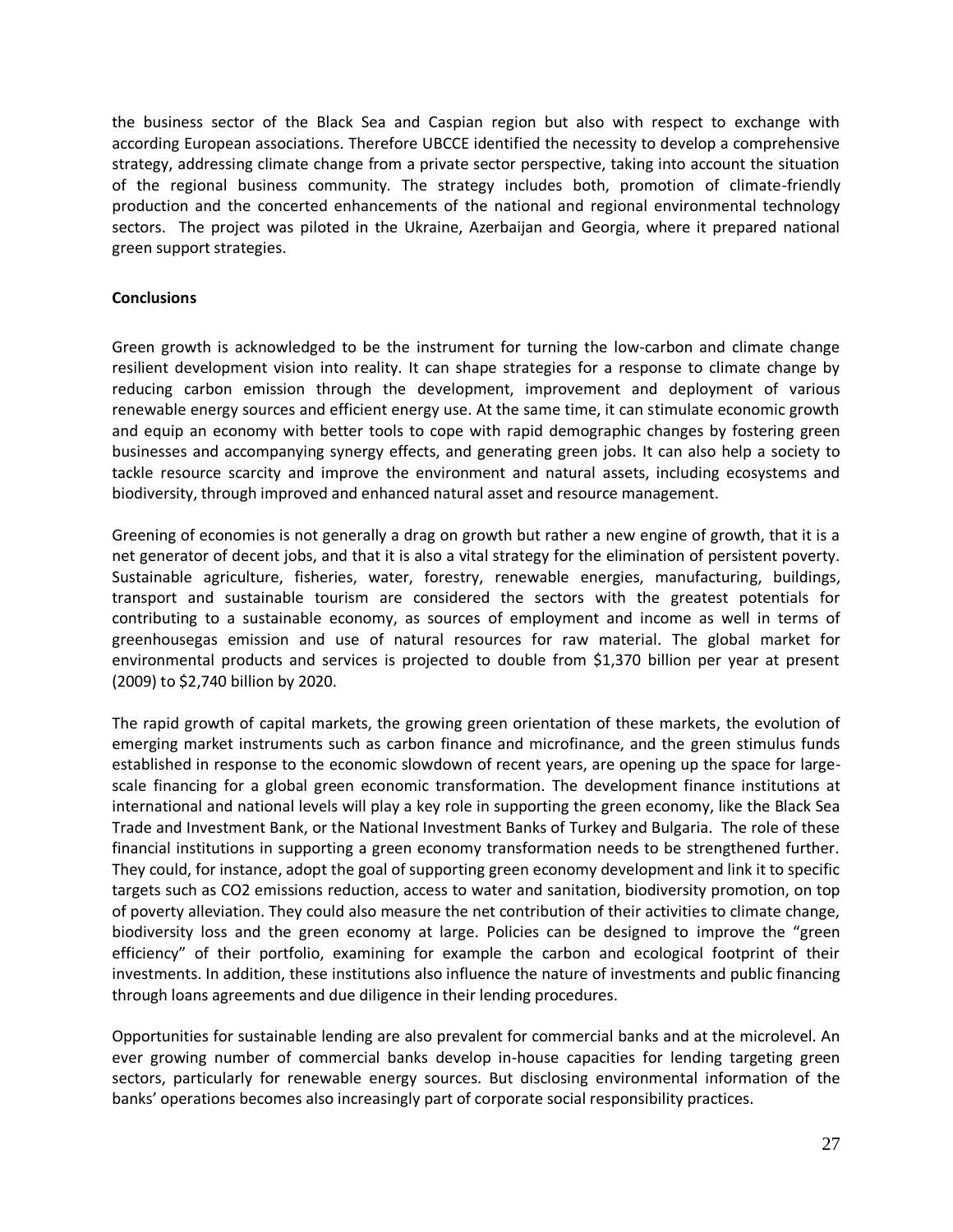Green trade is emerging as an important topic, as a source of technology transfer and because of its economic importance. Green Foreign Direct Investments (FDI) is an emerging concept of the green economy. It is FDI in the environmental goods and services sector and FDI in environmental-damage mitigation processes, i.e. use of cleaner and/or more energy-efficient technologies. This calls for national investment promotion agencies to re-adjust to capitalize on changing global trends. It is a growing need to enhance the capacity of investment promotion agencies to attract green FDI, for example in renewable energy, sustainable agriculture and more energy efficient production.

Green entrepreneurship is at the frontline of the green economy and a crucial tool for poverty reduction as well as to create an inclusive and innovative economy. Business models that create opportunities for the poor and help to mitigate or adapt to climate change are sure to see growing demand. Companies can provide essential goods and services to the poor that reduce carbon emissions and help the poor adapt to the effects of climate change. They can also procure low-carbon goods and services in their supply chain. Microenterprises are the backbone of the EU and most of the BSEC Member State's economy. More than 3 million SMEs are operating in the BSEC region employing more than 21 million workers. While 99% of the companies in the EU are SMEs, 90% of them are microenterprises with less than 10 employees. SMEs provide 53% of all jobs in the EU. Social economy enterprises represent 2 million enterprises (i.e. 10% of all European businesses) and employ over 11 million paid employees (the equivalent of 6% of the working population of the EU). Social economy enterprises are present in almost every sector of the economy, such as banking, insurance, agriculture, craft, various commercial services, health and social services, local development, tourism and environmental protection. There is the need to highlight the social economy potentials in the BSEC region and its contribution to green and inclusive growth.

There are a range of other "green" developments already happening in the BSEC region, a multitude of actors and initiatives are starting to seize green business opportunities, and green entrepreneurship best-practices are increasingly promoted. The GEF Small Grants Programme (SGP) has been working with communities around the world to combat the most critical environmental problems and is operating in most of the BSEC Member States. The World Business Council for Sustainable Development (WBCSD) is a CEO-led organization of around 200 transnational corporations who advocate for cooperation between business and government to balance economic and environmental interests. 5 of them are from the BSEC Region and in several BSEC Member States WBCSD regional networks were created, such as in the Ukraine, Greece, Russia and Turkey. Ashoka, the world leading organization supporting social entrepreneurship, has identified six green entrepreneurs in Turkey who became part of Ashoka's Environmental Innovations Initiative, operating in the fields of organic food production, nature conservation, sustainable fisheries and agriculture as well as water management. The UNDP Global Inclusive Market Initiative operates in Eastern Europe and Central Asia, with the global knowledge hub based in Istanbul, has identified and promoted inclusive and sustainable business models across the region.

Local UN Global Compact Networks were set-up in most countries of the BSEC region, usually spearheading national efforts for creating CSR infrastructure. Albania, Armenia, Azerbaijan, Bulgaria, Georgia, Greece, Moldova, Russia, Serbia, Turkey and Ukraine have already operating UNGC Networks and have developed a multitude of associated projects and spin-offs. These developments showcase that Corporate Social Responsibility (CSR) increasingly wins spaces in the region. For example, the Business Leaders Forums Serbia – launched in 2008 – is the first coalition of socially responsible companies in Serbia established with a mission to stimulate development of corporate social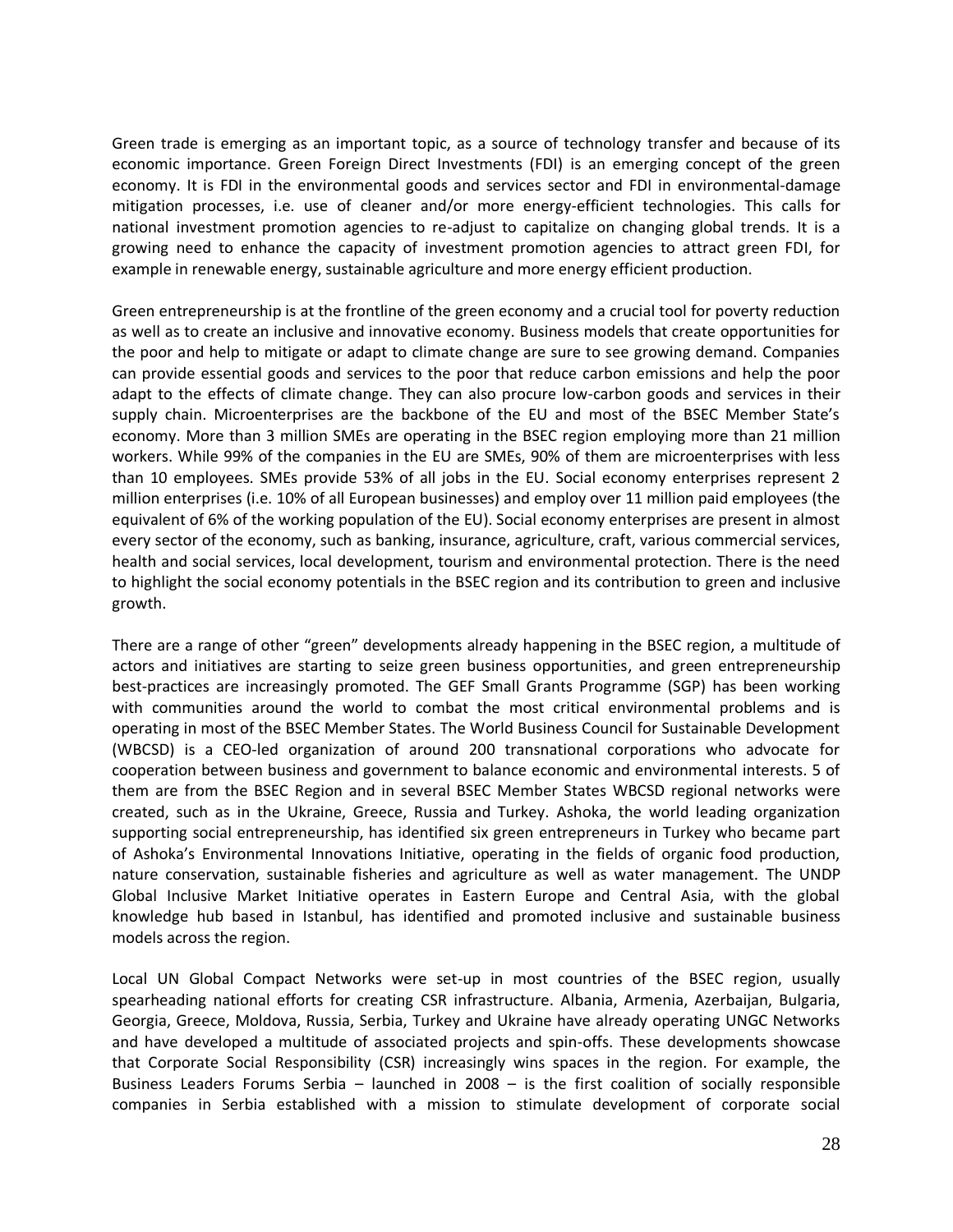responsibility and set a permanent and stable CSR practices in Serbian business sector.

Bilateral Agencies and International Organizations are an active force in advancing the CSR agenda as well as social and green economy initiatives. Main bilateral development agencies in the Balkan region for example – like USAID – actively promote CSR, renewable energies and sustainable entrepreneurship since several years through pilot initiatives. Traditional donors in Eastern Europe – like Austria and Sweden – phase out and shift the focus from development to business cooperation. UNIDO, UNDP or ILO are actively engaged in supporting national greener production centers, Global Compact Networks and sustainable business development programmes. The World Bank started to support countries in the region to develop green growth strategies, such as recently in Bulgaria. The European Commission supports CSR and social economy projects through the Instrument for Pre-Accession Assistance (IPA) and its Neighborhood Policy. Partnering with the private sector becomes a must for development. This spurs again the proliferation of innovative partnerships. A consultancy market is slowly emerging in countries in transition providing the essential services to support the transition of individual companies and organizations.

Because of the range of stakeholders involved in the process, innovative partnerships between the development world and banking, insurance and private business sectors are increasingly taking place to reach out for the bottom billion that represent a large, yet untapped, consumer group and who are the most vulnerable to climate change with the aim to including them in value chains as producers, entrepreneurs, employees or consumers, thus making them more resilient to outside shocks. Public-Private-Partnerships (PPP) are in general viewed as the future for renewable energy financing and for mobilizing the private sector for development.

International environmental agreements additionally facilitate and stimulate a transition to a green economy and initiate reforms of the regulatory framework. Multilateral environmental agreements (MEAs), which establish the legal and institutional frameworks for addressing global environmental challenges, can play a significant role promoting green economic activity. The MEA with the most potential to influence the transition to a green economy is the United Nations Framework Convention on Climate Change (UNFCCC). At the same time, the decisions taken at the 17th Conference of the Parties (COP17) to the United Nations Framework Convention on Climate Change (UNFCCC) made it clear that country-led, regional and private sector climate action will become the main driver for the transition to resilient and low-carbon societies as an all-inclusive global legal deal won't be in force for the next eight years.

All countries of the region have signed the United Nations Framework Convention on Climate Change and the associated Kyoto Protocol. Parties to the Convention must submit national reports on implementation of the Convention to the Conference of the Parties (COP). Through the national communications, both Annex I and non-Annex I Parties, developed greenhouse gas inventories and vulnerability assessments, generated climate change projections, produced mitigation and adaptation action plans, integrated climate change into national development planning and conducted capacity building initiatives. Since two decades the United Nations has been also asking all countries to pursue strategic and co ordinate action for sustainable development through the creation of national sustainable development strategies. Most of BSEC Member States have developed or are in the process of developing National Sustainable Development Strategies, such as Romania, Greece, Moldova, Bulgaria, Serbia, Turkey, Armenia, Azerbaijan or Turkey. All National Sustainable Development Strategies emphasize the importance of SME's for the sustainable development of key economic sectors. Driven by international development actors such as the World Bank, countries of the region like Turkey or Bulgaria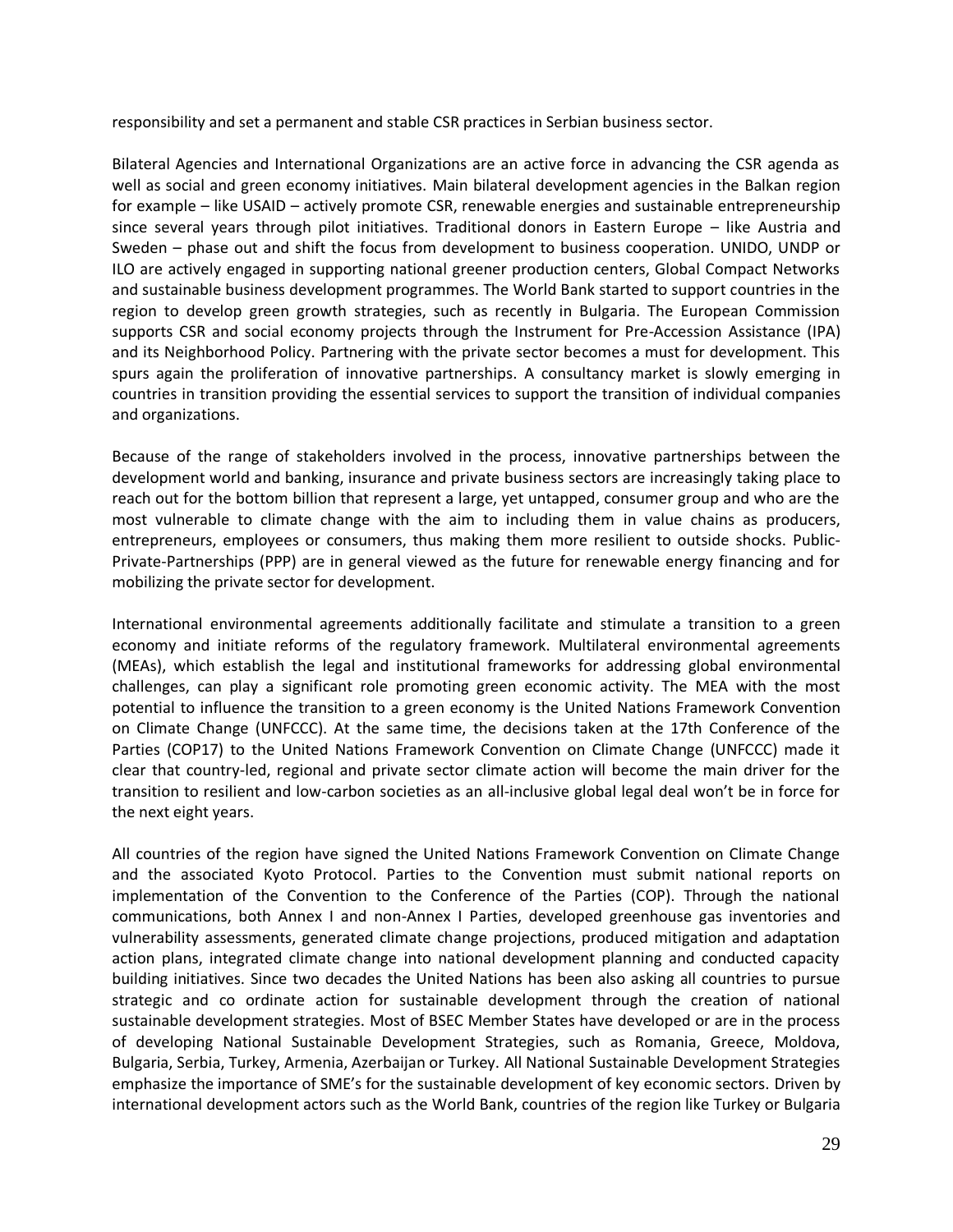are additionally starting to develop and implement green growth policies and strategies. It remains a challenge to integrate climate change, sustainable development and green growth strategies and action plans as well as to effectively link and coordinate them within the wider national policy development process.

The transposition of the EU climate change, energy and environmental legislation is being taken into account by Member States of BSEC and BSC. It provides a positive framework for accelerating climate change mitigation and adaptation in the region through directives on issues such as promotion of renewable energy, establishment of the EU ETS, reducing GHG emission from transport fuels, end-use energy efficiency and energy, environmental impact assessment, environmental liability, chemical waste management, integrated pollution prevention and control or integrated watershed management.

Bulgaria, Greece and Romania are EU Member States and therefore tied to the EU environmental acquis communautaire and the EU climate and energy policy. Albania and Serbia are potential candidate countries for EU accession and Turkey began full membership negotiations with the EU in 2005. Albania, Serbia, Moldova and Ukraine are part of the Energy Community, which intents to extent the EU internal energy market to South East Europe and beyond in line with the relevant acquis, including key EU legal acts in the area of electricity, gas, environment and renewable energy.

Furthermore, the EU started to re-shape its strategic development vision towards green growth and has based its Strategy 2020 on a green and inclusive foundation. This allows BSEC Member States to take advantage of the knowledge, technologies, networks and resources circulated by the EC, either as EU Member States, Accession Countries, or as beneficiaries of the European Neighborhood Policy process. In 2010, the EU launched the Europe 2020 strategy, a strategy for smart, sustainable and inclusive growth. The Union has set five ambitious objectives - on employment, innovation, education, social inclusion and climate/energy - to be reached by 2020. Each Member State has adopted its own national targets in each of these areas. Concrete actions at EU and national levels underpin the strategy. For example, the flagship *initiative for a resource-efficient Europe* under the Europe 2020 strategy supports the shift towards a resource-efficient, low-carbon economy to achieve sustainable growth. There are other important initiatives which mutually reinforce the EU's commitment to create a low carbon and climate change resilient economy, focusing on eco-innovation and green industries, offering another good learning and partnership building opportunity. Eco-innovation Action Plan (EcoAp) launched by the DG Environment aims to help business to deliver green growth and environmental benefits. The DG Enterprise and Industry launched the Action Plan for Sustainable Consumption and Production and Sustainable Industrial Policy. Identifying and addressing market failures and regulatory barriers that hinder the competitiveness of environmental industries and influence the uptake of more sustainable solutions by other industries is a key objective of the Action Plan.

Three of the BSEC Member States – Albania, Turkey and Greece - have adopted the Mediterranean Action Plan (MAP) and the Convention for the Protection of the Mediterranean Sea Against Pollution (Barcelona Convention). Turkey has furthermore ratified the Convention on the Protection of the Black Sea Against Pollution and is a member state of the the Black Sea Commission which is tasked to implement the provisions of the Convention and the Black Sea Strategic Action Plan. Although the initial focus of the MAP was on marine pollution control, it gradually adopted a holistic approach to cover key aspects of sustainable development. The Mediterranean Commission on Sustainable Development (MCSD) framework provides guidance for national decision makers to address sustainable development issues, implement international agreements and initiate partnerships. It is also a benchmark against which the entire Mediterranean community can monitor and assess its contribution to a common vision